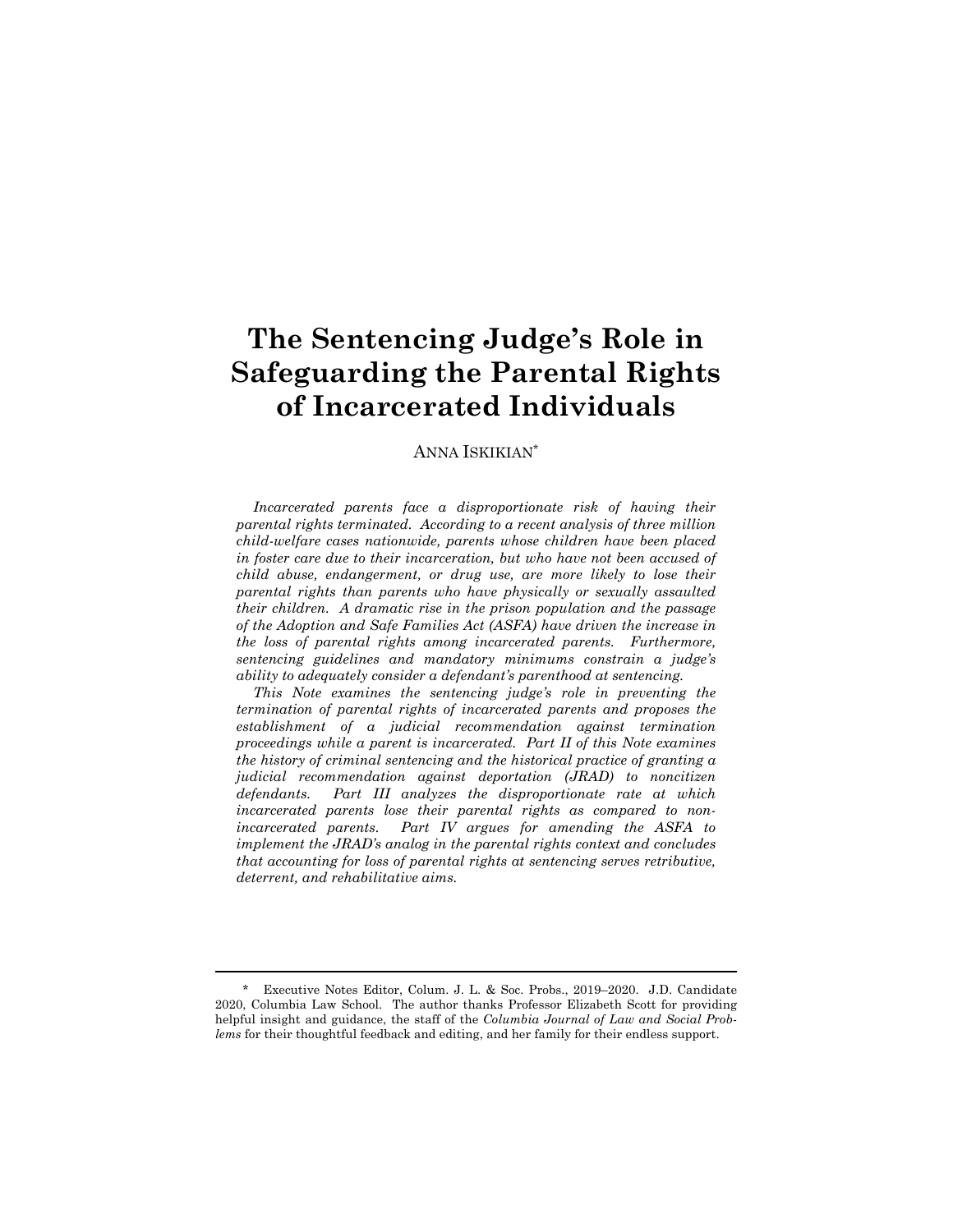#### I. INTRODUCTION

In 1999, Hurricane Floyd flooded and destroyed Lori Lynn Adams' trailer home in North Carolina.<sup>1</sup> Adams, a mother of four living in poverty, was later convicted and sentenced to two yearlong prison terms for filing a fraudulent disaster-relief claim with the Federal Emergency Management Agency (FEMA) and for passing dozens of bad checks.2 Following the conviction, Adams' four children were consequently placed under county supervision.3

Halfway through her second sentence, Adams received a phone call from her appointed family court attorney; her parental rights were being irrevocably terminated at a proceeding she could not attend due to her incarceration 300 miles away.4 Adams was prohibited from ever seeing her children again, despite never having been charged with child abuse, neglect, or endangerment.5 While acknowledging that she "had to pay the price" for the crimes she committed, Adams characterized the permanent loss of her parental rights as "the most extreme price there is."6

Adams' experience has become increasingly common in recent decades. Since 2006, over 32,000 incarcerated parents who had not been accused of physical or sexual abuse permanently lost their parental rights.7 Approximately 5000 of those parents had their rights terminated solely due to their incarceration status.8 More surprisingly, parents whose children have been placed in foster care due to their incarceration, but who have not been accused of child abuse, endangerment, or drug use, "are more likely to have their parental rights terminated than those who physical-

 <sup>1.</sup> Eli Hager & Anna Flagg, *How Incarcerated Parents are Losing Their Children Forever*, MARSHALL PROJECT (Dec. 2, 2018), https://www.themarshallproject.org/2018/12/ 03/how-incarcerated-parents-are-losing-their-children-forever [https://perma.cc/765M-ELMC].

 <sup>2.</sup> *Id.* 

 <sup>3.</sup> *Id.*

 <sup>4.</sup> *Id.*

 <sup>5.</sup> *Id.*

 <sup>6.</sup> *Id.*

 <sup>7.</sup> *Id.* It is important to note, however, that "other factors, often related to [the incarcerated parent's] poverty, may have been involved" in the decision to terminate their parental rights. *Id.*

 <sup>8.</sup> *Id.*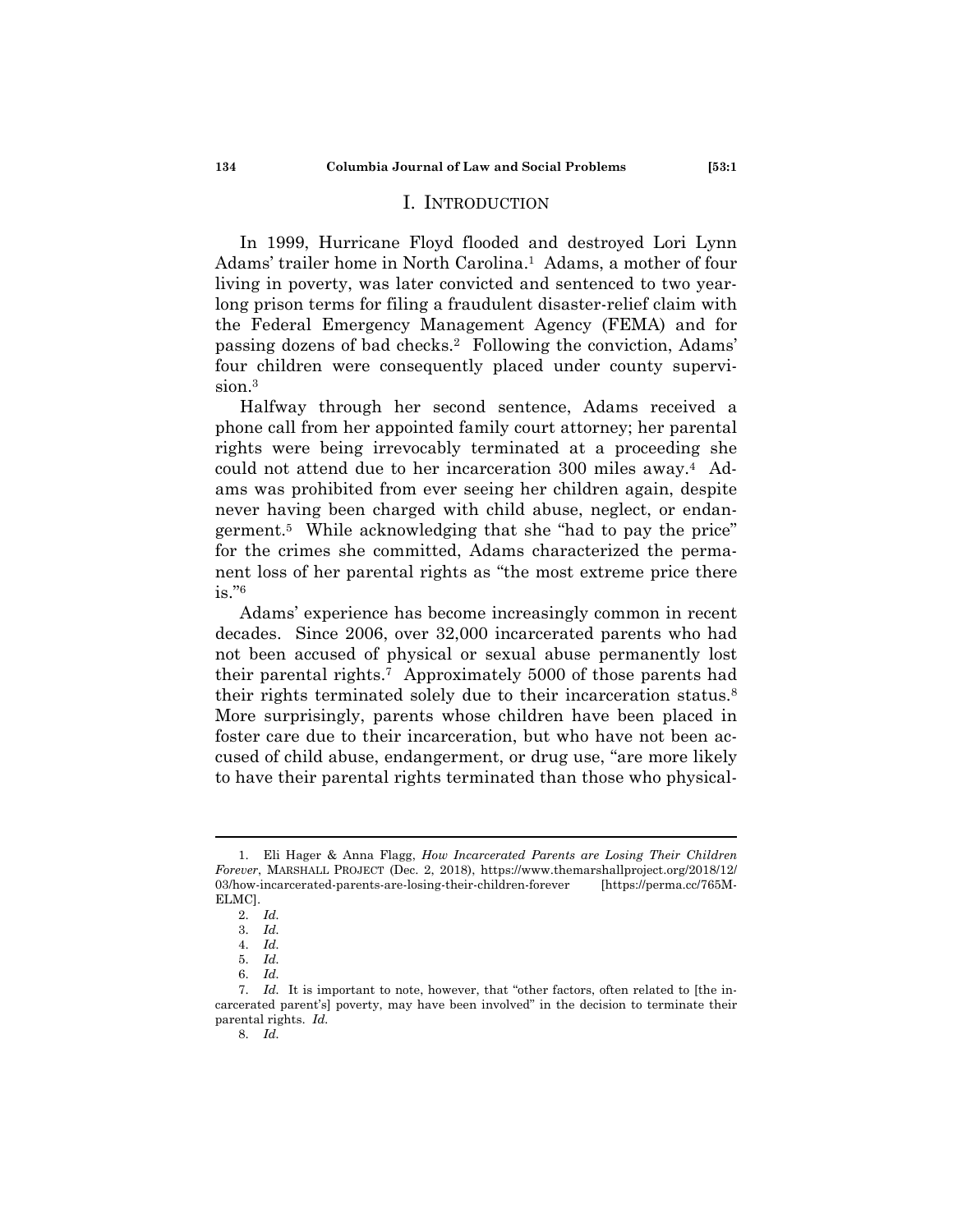ly or sexually assault their kids."9 Like Adams, many of these parents are poor and lack access to effective measures to safeguard their rights to their children.10

Changes in child welfare policy and a dramatic rise in the prison population have driven this increase in the loss of parental rights among incarcerated parents.11 For instance, Congress passed the Adoption and Safe Families Act (ASFA) in 1997,<sup>12</sup> which required federally funded state child-welfare programs to initiate the termination of parental rights when a child has been in foster care for fifteen of the previous twenty-two months.13 While the ASFA was enacted to reduce children's stay in foster care in favor of a permanent home, an unfortunate byproduct has been the disproportionate rate at which incarcerated parents lose their parental rights compared to those not incarcerated.14

Incarcerated parents "are by definition absent" and almost always lack access to measures that could prevent the termination of their parental rights.15 Moreover, sentencing judges are hesitant to mitigate a defendant's sentence based on parenthood, thus setting lengthy sentences that irreparably disrupt the parentchild relationship. In federal sentencing, as well as in states that

 11. The number of incarcerated parents has risen dramatically in recent decades, increasing by over 357,000 inmates from 1991 to 2007. A majority of today's 2.2 million inmates have minor children. *Id.* This Note uses the term "children" and "minor children" interchangeably to indicate offspring under the age of eighteen.

12. 42 U.S.C. §§ 670–679a (1997).

<sup>9.</sup> *Id.* Furthermore, between 2006 and 2016, "parents lost their parental rights regardless of the seriousness of their offenses" in thirteen percent of cases involving incarcerated parents. *Id.*

 <sup>10.</sup> *Id.* ("Dorothy Roberts, an expert on race, gender and family law at the University of Pennsylvania, said the underlying problem in the child-welfare system is decisionmakers' bias against poor parents, especially incarcerated mothers of color.") Roberts remarked that "Instead of actually responding to the struggles of poor families . . . we've decided that it's simpler to take their children away." *Id.*

 <sup>13.</sup> Hager & Flagg, *supra* note 1; *see also* Philip M. Genty, *Damage to Family Relationships as a Collateral Consequence of Parental Incarceration*, 30 FORDHAM URB. L.J. 1671, 1676 (2003).

 <sup>14.</sup> *See* Hager & Flagg, *supra* note 1 (noting that the ASFA's "largely unintended consequence was to make incarcerated parents, who now spend well more than 15 months on average behind bars because of the tough prison sentences of the same era, more vulnerable to losing their children."); *see also* Genty, *supra* note 13, at 1676.

 <sup>15.</sup> Hager & Flagg, *supra* note 1. Such measures include "spending time with [one's] children regularly, showing up for court hearings, taking parenting classes, being employed, having stable housing[,] and paying child support to reimburse the government for the costs of foster care." *Id.* Incarcerated parents are often unable to attend court hearings because prisons are not required to drive them to family court. *Id.* It is also often the case that incarcerated parents are unable to see their children because child-welfare agencies typically lack the resources to transport children to prison for visits. *Id.*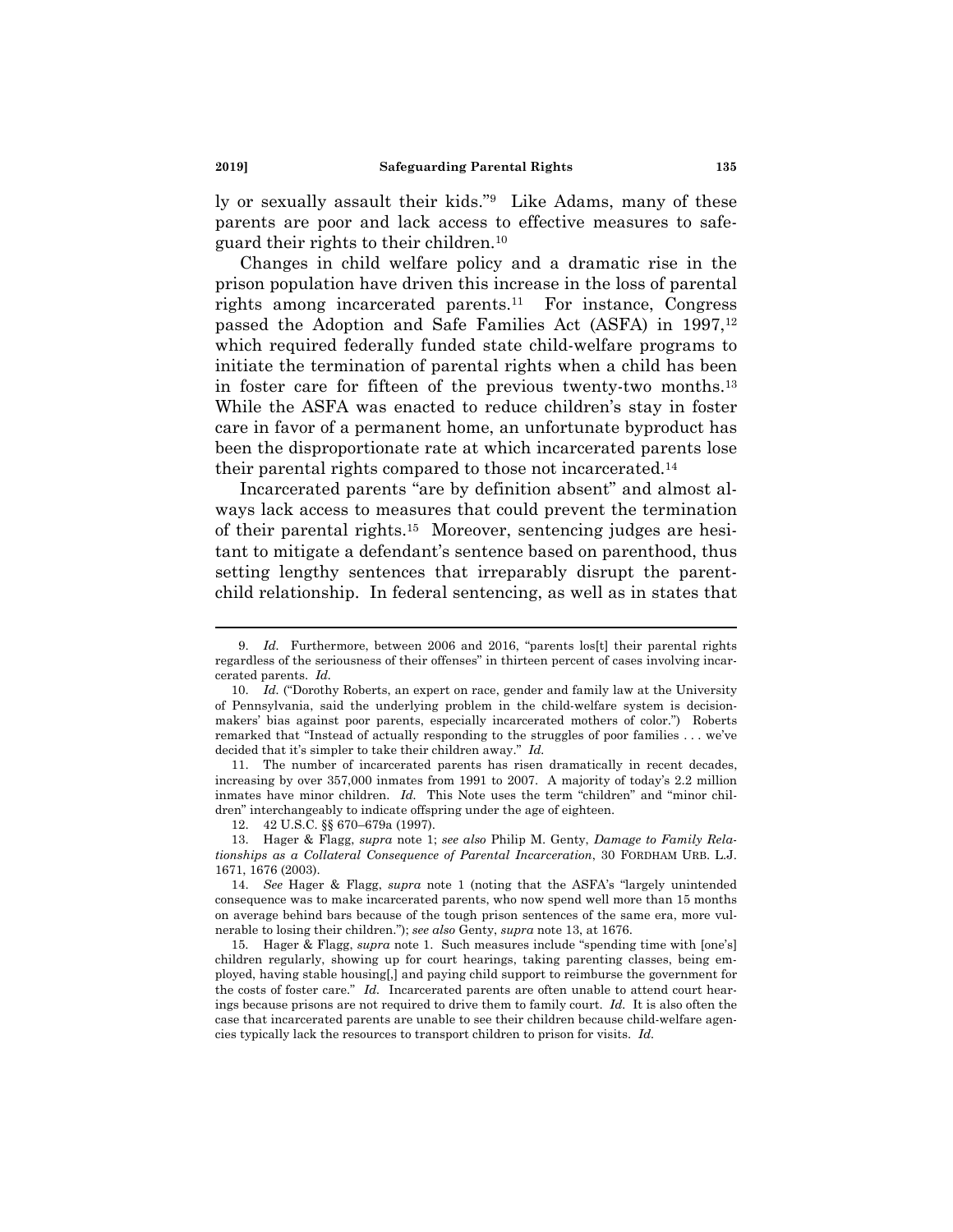use a guidelines-based sentencing system, sentencing judges have limited discretion in considering a defendant's parenthood when setting a sentence; for instance, the federal Sentencing Guidelines state that "family ties are not ordinarily relevant in determining whether a departure may be warranted."16 As such, sentencing judges in guidelines-based systems do not readily consider the responsibility of caring for minor children as a mitigating factor. Furthermore, some jurisdictions, as well as federal courts, carry an explicit presumption against downward departures<sup>17</sup> from the calculated sentencing range based on family relationships.18

The failure to adequately consider parenthood at sentencing reflects the institutional gap between criminal justice and child welfare agencies. The criminal justice system is concerned primarily with sentencing and punishment with inadequate regard to the collateral consequences that defendants face.19 Historical-

 <sup>16.</sup> *See* U.S. SENTENCING GUIDELINES MANUAL § 5H1.6 (U.S. SENTENCING COMM'N 2018), https://www.ussc.gov/sites/default/files/pdf/guidelines-manual/2018/GLMFull.pdf [https://perma.cc/XX4J-RXLU]. Guidelines-based jurisdictions calculate a defendant's sentence based predominantly on two factors: (1) the offense conduct, and (2) the defendant's criminal history. *Id.* § 1B1.1. Some jurisdictions have mandatory guidelines, whereby sentencing judges are required to impose a sentence that falls within the range of months prescribed by the calculation of the defendant's offense and criminal history. A sentencing "departure" is the imposition of a sentence that falls outside of the applicable guidelines range, as calculated by the defendant's offense and criminal history. *Id.*

Other jurisdictions employ advisory guidelines, under which sentencing judges may depart from a presumptively valid term of incarceration. *See* National Center for State Courts, *State Sentencing Guidelines: Profiles and Continuum* (July 2008), https://www.ncsc.org/~/media/microsites/files/csi/state\_sentencing\_guidelines.ashx [https://perma.cc/ETR3-KUNJ] ("Sentencing guidelines provide structure at the criminal sentencing stage by specifically defining offense and offender elements that should be considered in each case. After considering these elements using a grid or worksheet scoring system, the guidelines recommend a sentence or sentence range. Options usually include some period of incarceration (prison or jail), probation, or an alternative sanction. Goals of guidelines vary, but an underlying theme is that offenders with similar offenses and criminal histories be treated alike. Guidelines vary considerably in terms of whether they are promulgated by the legislature or judiciary, when judges must follow the recommendations, and what rights are afforded to those who disagree with imposed guidelines sentences."). For more information regarding sentences imposed pursuant to the Sentencing Guidelines, *see infra* Part II.A.3.

 <sup>17.</sup> The Guidelines define "downward departure" as a "departure that effects a sentence less than a sentence that could be imposed under the applicable guideline range or a sentence that is otherwise less than the guideline sentence." *See* U.S. SENTENCING GUIDELINES MANUAL § 1B1.1 (U.S. SENTENCING COMM'N 2018).

 <sup>18.</sup> *See id.* § 5H1.6 ("family ties are not ordinarily relevant in determining whether a departure may be warranted").

 <sup>19.</sup> *See* Genty, *supra* note 13, at 1681 ("A second factor preventing the consequences to families of parental incarceration from being addressed is the lack of meaningful policy coordination between criminal justice and child welfare agencies. These two systems see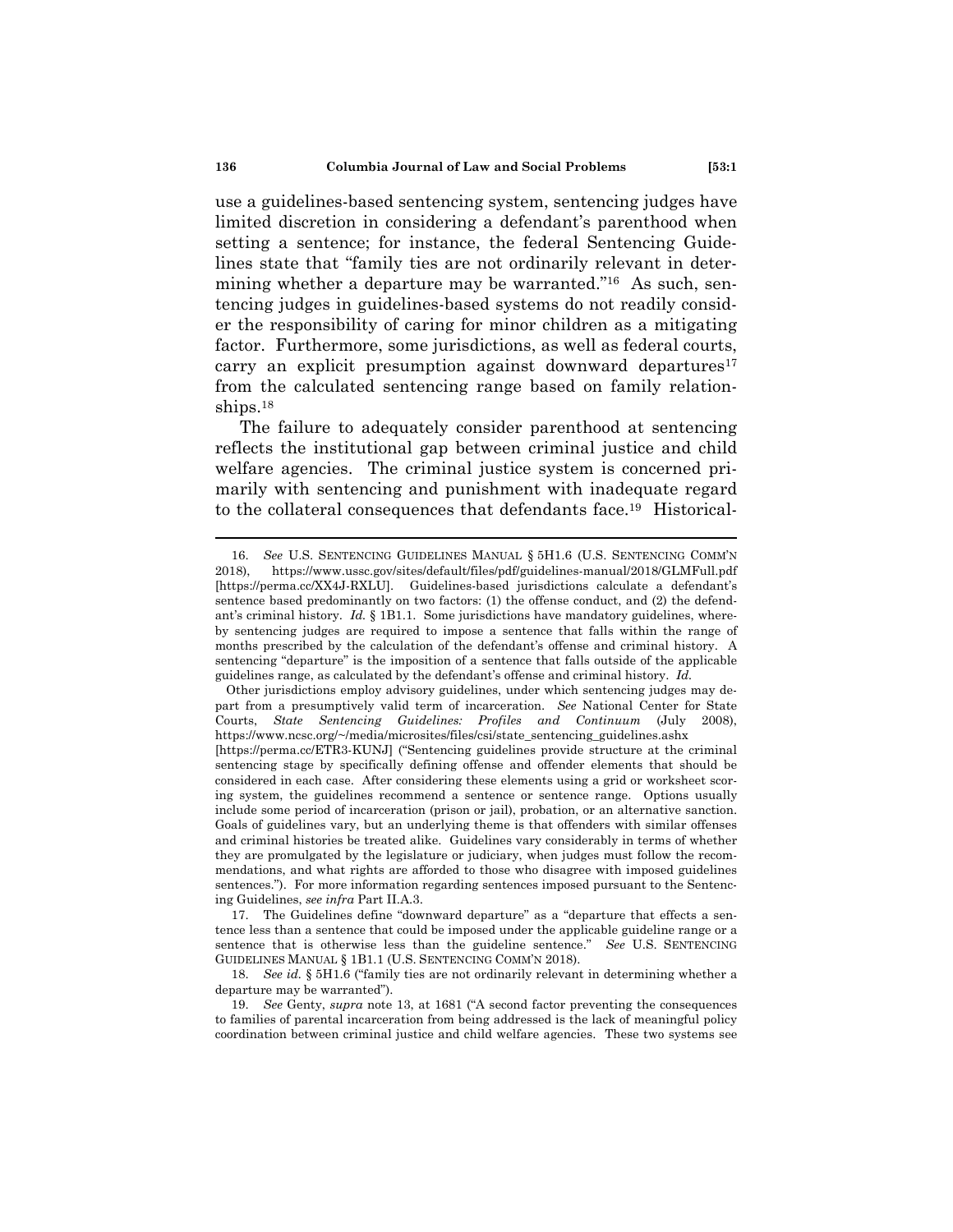ly, however, sentencing judges have been empowered to consider collateral consequences that materially affect defendant's lives, albeit in a context different from parental rights.

The Immigration Act of 1917 authorized sentencing judges to issue what was known as the Judicial Recommendation Against Deportation (JRAD), which prevented noncitizen defendants from being deported after imprisonment.<sup>20</sup> The JRAD functioned to prevent noncitizen offenders from facing the "double punishment" of incarceration and deportation.<sup>21</sup> A similar approach in the parental rights context — empowering sentencing judges to prevent the termination of parental rights due to incarceration — would ameliorate the disproportionate impact of the ASFA on incarcerated parents and curtail the "double punishment" parents in prison face today.

This Note examines the sentencing judge's role in preventing the termination of parental rights of incarcerated parents and proposes the establishment of a judicial recommendation against termination proceedings while a parent is incarcerated. This Note follows from the premise that sentences resulting in the severe collateral consequence of loss of parental rights are not equivalent to criminal punishments of the same duration in which there is no loss of parental rights.<sup>22</sup> Part II of this Note discusses the history of criminal sentencing and contrasts the lack of consideration given to a criminal defendant's parenthood in sentencing with the historical practice of granting JRADs to

their missions as distinct — criminal justice policymakers are concerned with sentencing and punishment, while child welfare officials are concerned with safety and permanency for children.").

 <sup>20.</sup> *See* Margaret H. Taylor & Ronald F. Wright, *The Sentencing Judge as Immigration Judge*, 51 EMORY L.J. 1131, 1143–44 n.3 (2002) (citing Immigration and Nationality Act (INA) § 237(a)(2)(A)–(B), 8 U.S.C. § 1227(a)(2)(A)–(B) (2000) and IRA J. KURZBAN, KURZBAN'S IMMIGRATION LAW SOURCEBOOK 40–48 (7th ed. 2000)).

 <sup>21.</sup> *See* Marisa A. Marinelli, *Crimes and Punishment of the Alien: The Judicial Recommendation Against Deportation*, 14 HOFSTRA L. REV. 357, 357, 362–63 (1986). While deportation does not constitute criminal punishment per se, courts have described deportation as a "'drastic measure and at times the equivalent of banishment or exile. . . . It is the forfeiture for misconduct of a residence in this country. Such a forfeiture is a penalty.'" *Id.* at 363 (quoting Jordon v. DeGeorge, 341 U.S. 223, 231 (1951)).

 <sup>22.</sup> While collateral consequences have traditionally not been thought of as constituting criminal punishment, this principle of proportionality is not novel. *See, e.g.*, Eleanor Bush, *Considering the Defendant's Children at Sentencing*, 2 FED. SENTENCING REP. 194 (1990) (arguing that a "two year prison sentence does not equal to two years in prison accompanied by permanent loss of child custody. Justice requires considering the consequences of a sentence for the defendant's children where they lead to such different effective quantities of punishment.").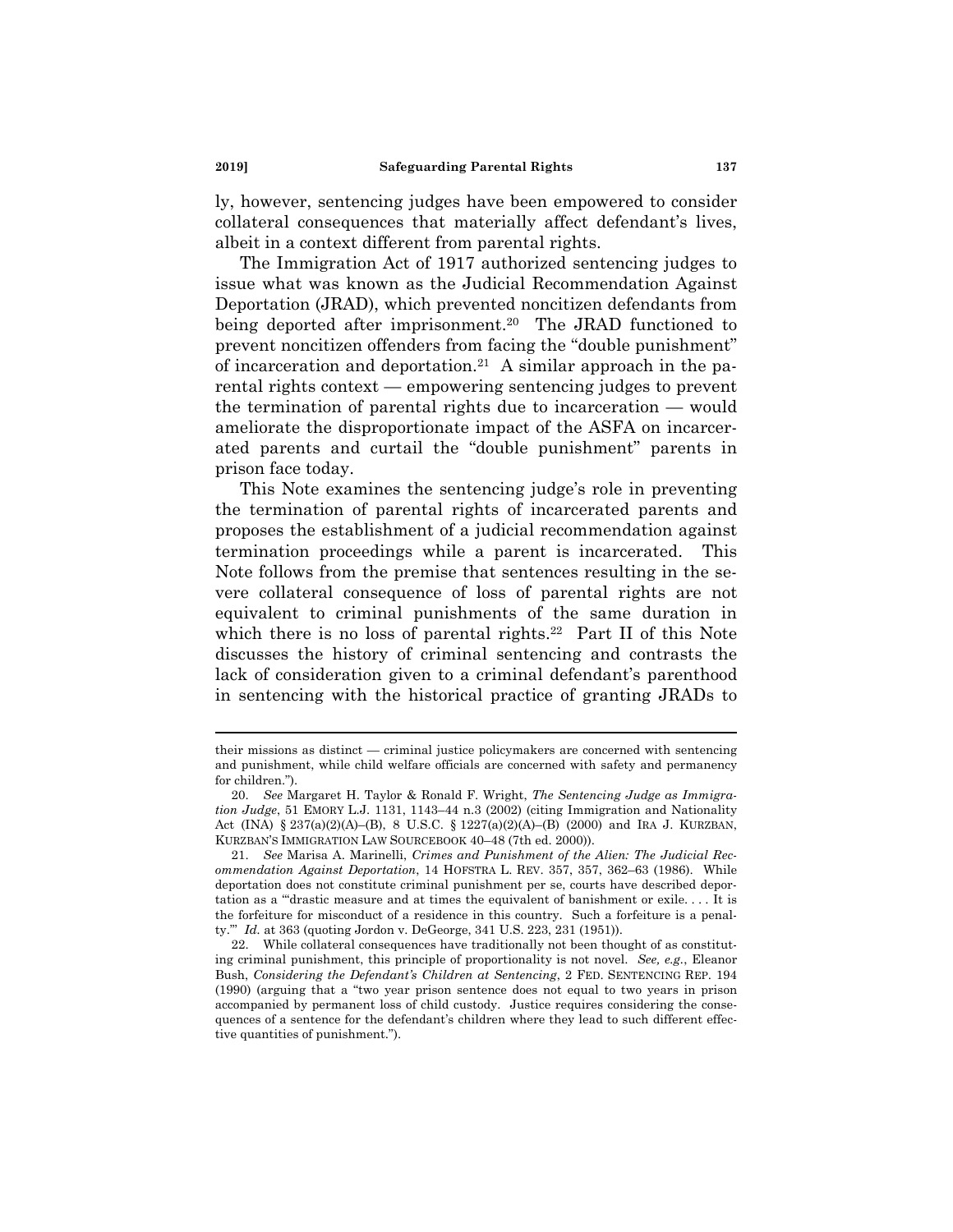noncitizen defendants. Part III analyzes the disproportionate rate at which incarcerated parents lose their parental rights as compared to non-incarcerated parents. It also discusses the interplay of the ASFA and state procedures initiating termination of parental rights proceedings. Next, Part IV argues for amending the ASFA to implement the JRAD's analog in the parental rights context. Part IV also identifies and responds to institutional impediments to such judicial action. Lastly, Part IV applies the traditional theories of punishment to the proposed solution, concluding that accounting for loss of parental rights at the sentencing stage serves retributive, deterrent, and rehabilitative aims.

### II. THE HISTORY OF CONSIDERING A CRIMINAL DEFENDANT'S CHARACTERISTICS IN SENTENCING

A brief overview of twentieth century sentencing policy sheds light on the criminal justice system's failure to consider a defendant's minor children during sentencing proceedings. Part II.A discusses the penal system's early twentieth century focus on rehabilitation and the resulting problem of sentencing disparity. It then examines the Sentencing Reform Act and its attempt to introduce uniformity in sentencing by moving away from considering defendant characteristics. Part II.B argues that the Sentencing Guideline's lack of clear directives on a defendant's family circumstances has undermined the Sentencing Reform Act's uniformity objective. Part II.B further argues that this failure to consider defendant characteristics, namely parenthood, in sentencing has disproportionately punished incarcerated parents and their children. Part II.C then contrasts the lack of attention to a criminal defendant's parenthood in sentencing with the historical practice of granting JRADs to noncitizen defendants.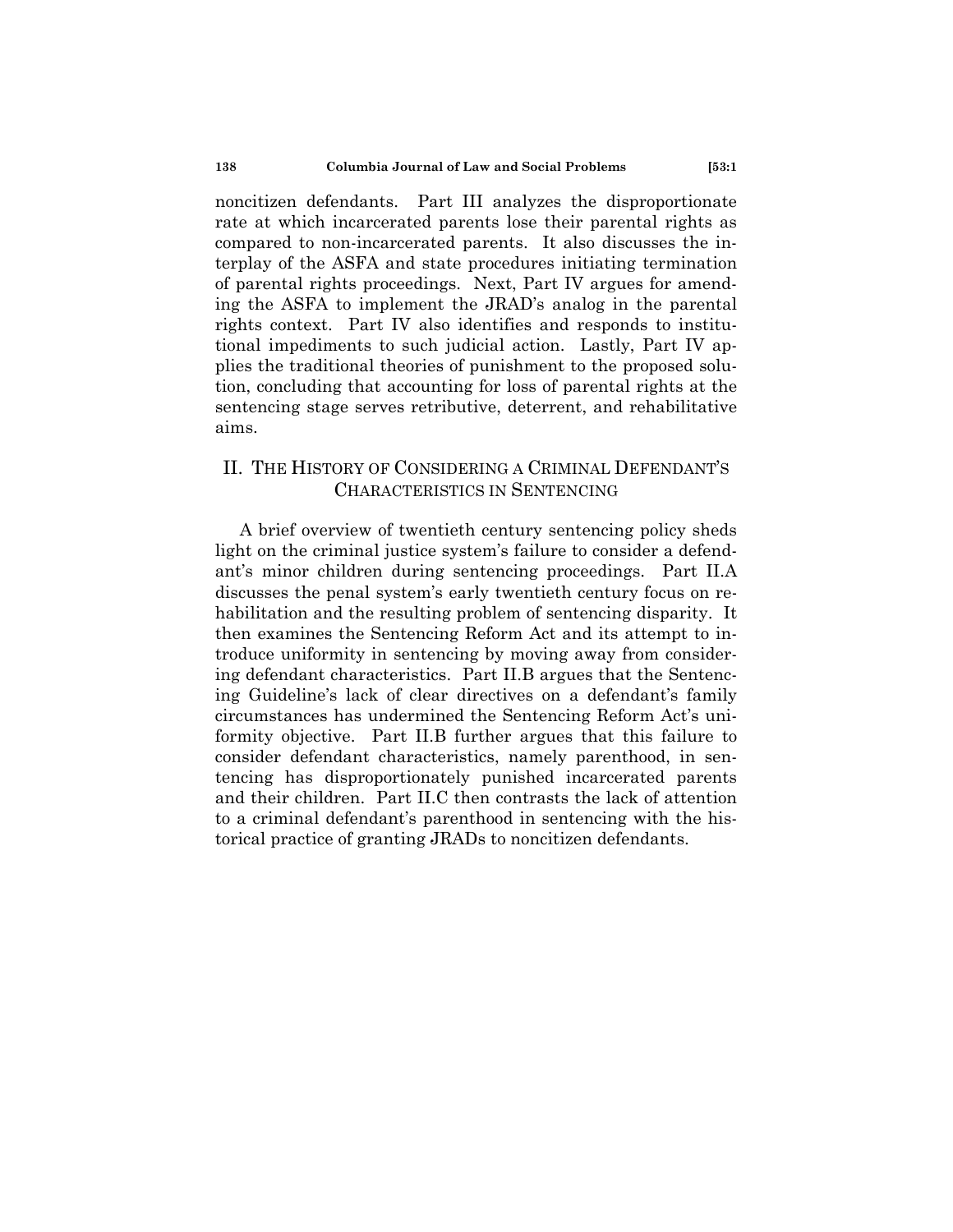#### **2019] Safeguarding Parental Rights 139**

#### A. THE SENTENCING REFORM ACT AND THE DE-EMPHASIZING OF DEFENDANT CHARACTERISTICS IN SENTENCING

In 1910, Congress adopted a system of indeterminate sentencing to promote the rehabilitation of criminal defendants,<sup>23</sup> where judges focused on defendants' characteristics rather than the nature of the offense.<sup>24</sup> By 1960, every state had implemented an indeterminate sentencing system.25 Under indeterminate sentencing, judges had discretion to impose a sentence that fell within a statutorily prescribed range. Because the prescribed range was quite broad and "few a priori rules or standards" existed to guide sentencing judges in their decision-making process, judges wielded great power in setting a term of punishment.<sup>26</sup> This power remained virtually unchecked because there was little-tono appellate review of sentencing during this period.27

The unreviewed discretion of these judges resulted in unwarranted variances in sentencing, arising from differing sentencing philosophy and judicial values.28 As such, offenders convicted of

25. *See* Brooks & Bahna, *supra* note 23.

 <sup>23.</sup> *See* Justin Brooks & Kimberly Bahna, *"It's a Family Affair" — The Incarceration of the American Family: Confronting Legal and Social Issues*, 28 U.S.F. L. REV. 271, 276 n.27 (1994) (citing Ilene H. Nagel, *Structuring Sentencing Discretion: The New Federal Sentencing Guidelines*, 80 J. CRIM. L. & CRIMINOLOGY 883, 893 (1990)).

 <sup>24.</sup> *See* Susan E. Elingstad, *The Sentencing Guidelines: Downward Departure Based on A Defendant's Extraordinary Family Ties and Responsibilities*, 76 MINN. L. REV. 957, 958 (1992); *see also* Ilene H. Nagel & Barry L. Johnson, *The Role of Gender in a Structure Sentencing System: Equal Treatment, Policy Choices, and the Sentencing of Female Offenders under the United States Sentencing Guidelines*, 85 J. CRIM. L. & CRIMINOLOGY 181, 184 (1994) (noting that the "focus on rehabilitation required a concomitant emphasis on the personal characteristics of the offender: 'a prevalent modern philosophy of penology [is] that the punishment should fit the offender and not merely the crime. The belief no longer prevails that every offense in a like legal category calls for an identical punishment without regard to the past life and habits of a particular offender.'") (quoting Williams v. New York, 337 U.S. 241, 247 (1949)).

 <sup>26.</sup> Nancy Gertner, *A Short History of American Sentencing: Too Little Law, Too Much Law, or Just Right*, 100 J. CRIM. L. & CRIMINOLOGY 691, 696 (2010) (observing that "Congress took a back seat, prescribing a broad range of punishments for each offense, and intervening only occasionally to increase the maximum penalty for specific crimes in response to public demand" and concluding that "judges and parole authorities had the most power relative to the other sentencing players[;] they were acknowledged sentencing experts").

 <sup>27.</sup> *Id.* at 696–97 (noting that "[i]n the absence of any review, judges had little incentive to generate standards for sentencing which might be applied in future cases; few judges bothered to write sentencing opinions at all").

 <sup>28.</sup> Nagel & Johnson, *supra* note 24, at 185 ("The discretionary nature of [the indeterminate] sentencing system led to the emergence of unwarranted disparities in the sentencing of offenders convicted of similar offenses, and possessing similar criminal histo-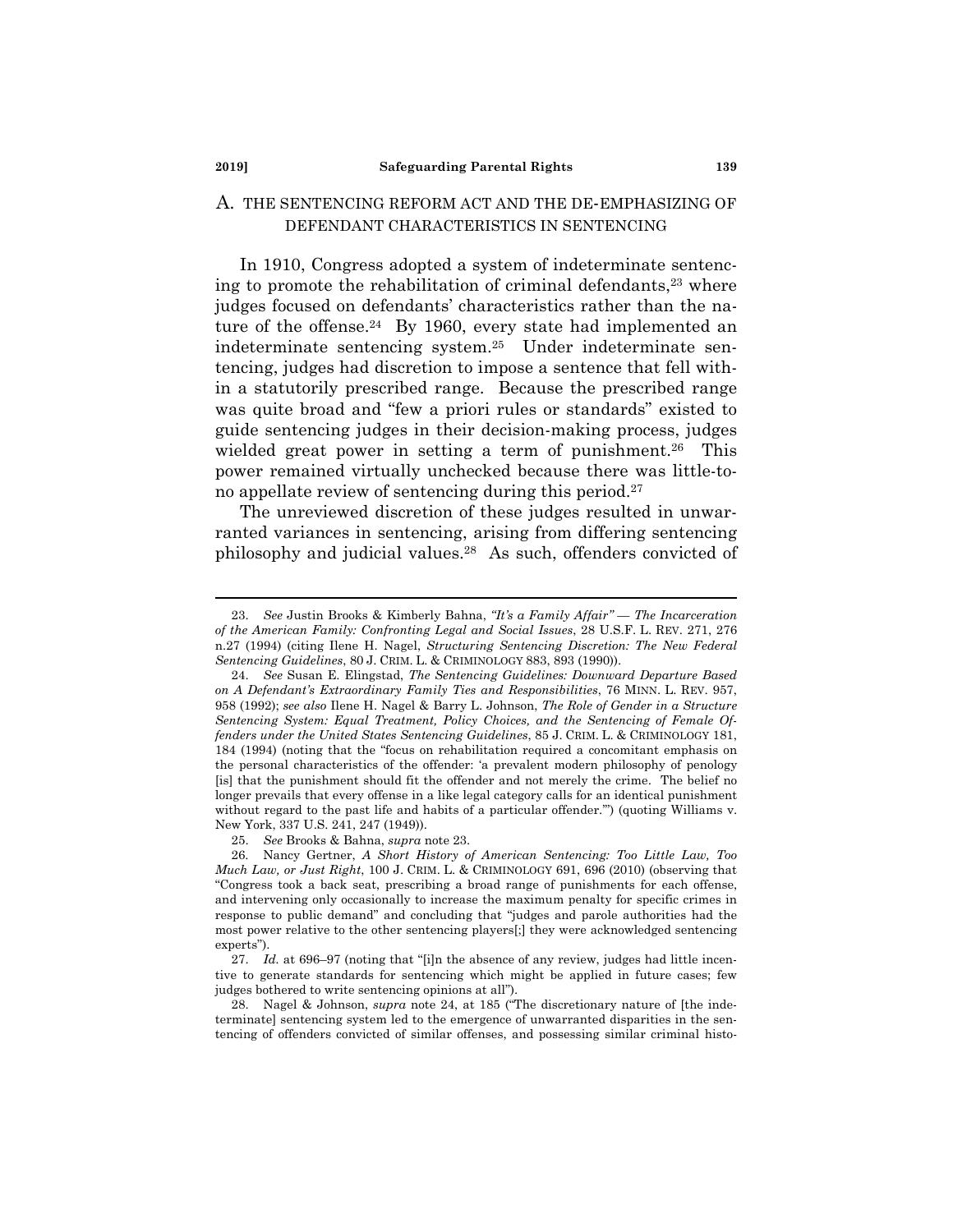the same offense, and who shared similar criminal histories, were sentenced to vastly different terms of incarceration.<sup>29</sup> Furthermore, studies of indeterminate sentencing have shown that this disparity was often based on discriminatory criteria such as gender, socioeconomic status, and to a larger extent, race.<sup>30</sup> Thus, given the absence of clear rules or standards in indeterminate sentencing, as well as rehabilitation's emphasis on offender characteristics, judges *theoretically* could have considered a defendant's family obligations in sentencing.

In response to the flaws of indeterminate sentencing, Congress enacted the Sentencing Reform Act of 1984 (SRA or the Act) with the goals of enhancing consistency and fairness in sentencing and eliminating the widespread disparity that existed among similarly situated defendants.<sup>31</sup> The SRA also reflected the contemporaneous change in penal philosophy as Congress, scholars, and the public began rejecting rehabilitation as a valid purpose of punishment.32 This change in ideology was largely due to a perceived lack of effectiveness.<sup>33</sup>

Instead, "limited" retribution gained popularity as the dominant purpose of criminal punishment. As a result, the nature of the offense became paramount instead of rehabilitation's prior emphasis on offender characteristics.<sup>34</sup> Notably, the Act provided

ries."). Race, gender, age, and socioeconomic status influenced judges to sentence similarly situated defendants disparately. *Id.*

 <sup>29.</sup> *Id.*

 <sup>30.</sup> Elingstad, *supra* note 24, at 959; Nancy Gertner, *From Omnipotence to Impotence: American Judges and Sentencing*, 4 OHIO ST J. CRIM. L. 523, 528 (2007) (asserting that "there were unquestionably racial disparities in sentencing, a tendency to punish black offenders more severely than white ones"). *See also* Nagel & Johnson, *supra* note 24, at 185 (noting that "[t]he results [of studies of indeterminate sentencing] consistently revealed that adult female offenders receive[d] more favorable sentences than similarly situated male offenders.").

 <sup>31.</sup> Elingstad, *supra* note 24, at 959–60.

 <sup>32.</sup> Gertner, *supra* note 26, at 698.

 <sup>33.</sup> *Id.*; *see also* Elingstad, *supra* note 24, at 959 (asserting that "[s]tudies confirmed an increase in recidivism despite the efforts of many rehabilitative programs" and that "Congress concluded that rehabilitation fell outside the scope of incarceration") (citing S. REP. NO. 225, 98TH CONG., 1ST SESS. 1 (1984), *reprinted in* 1984 U.S.C.C.A.N. 3182, 3221– 23).

 <sup>34.</sup> *Id.* (citing U.S. SENTENCING COMM'N, FIFTEEN YEARS OF GUIDELINE SENTENCING: AN ASSESSMENT OF HOW WELL THE FEDERAL CRIMINAL JUSTICE SYSTEM IS ACHIEVING THE GOALS OF SENTENCING REFORM 14 (2004)) ("[limited retribution] places primary emphasis on punishment proportionate to the seriousness of the crime and, within the broad parameters of this retributivism, lengthier incarceration for offenders who are most likely to recidivate.").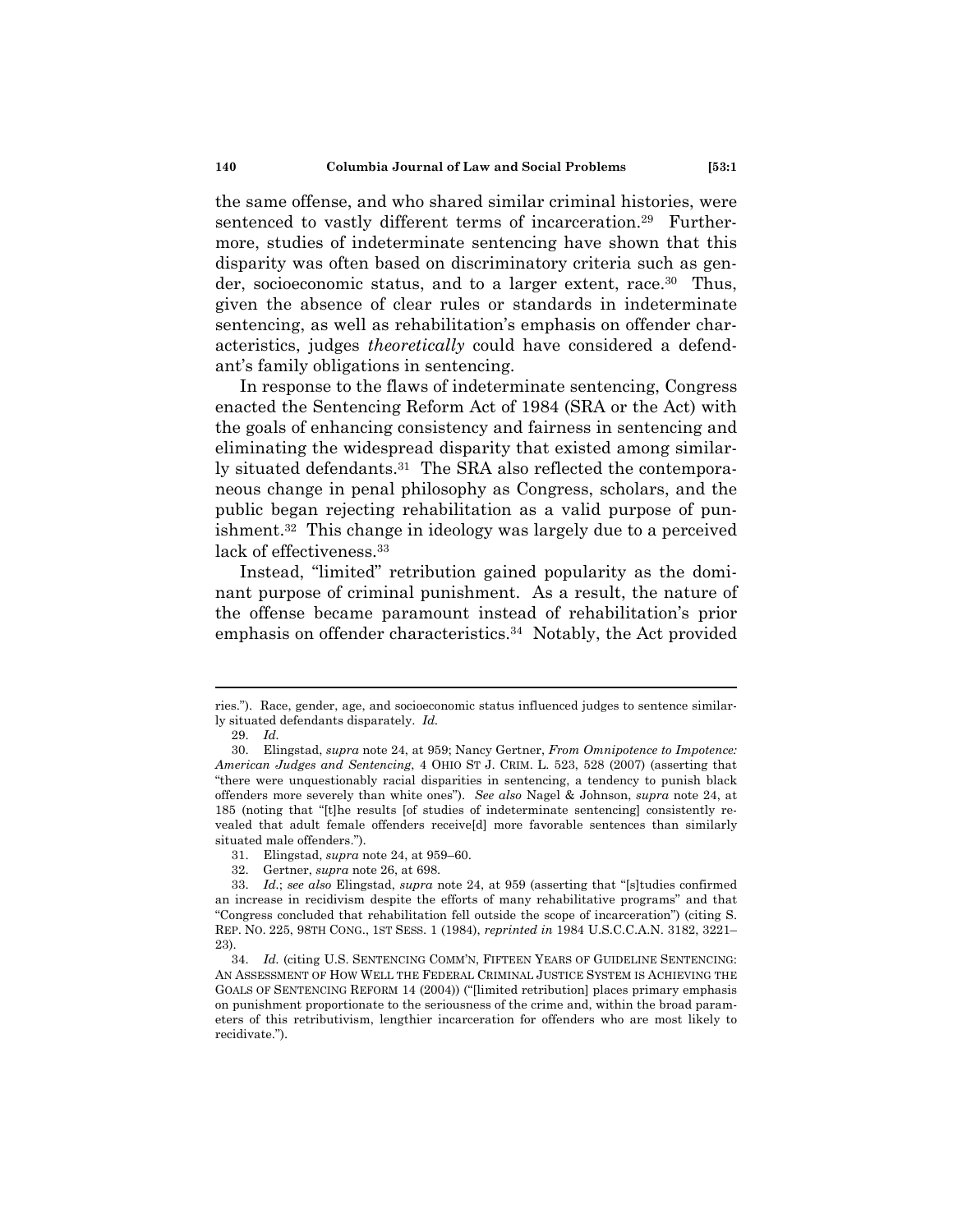for appellate review of sentencing decisions.<sup>35</sup> Thus, the SRA shifted sentencing authority away from the purview of sentencing judges and parole boards and instead toward Congress and the SRA-created Sentencing Commission.36

#### B. THE FEDERAL SENTENCING GUIDELINES AND THE DIRECTIVE AGAINST CONSIDERING A DEFENDANT'S FAMILY TIES

The SRA authorized the Sentencing Commission (hereinafter, the Commission) to promulgate sentencing guidelines and policies.37 Pursuant to the Act, the Senate Judiciary Committee directed the Commission to consider an offender's familial responsibilities.38 As originally enacted, however, Section 994(e) of Title 28 provided that "[t]he Commission shall assure that the guidelines and policy statements . . . reflect the general *inappropriateness* of considering the . . . [defendant's] family ties and responsibilities," among other characteristics.<sup>39</sup> Faced with these conflicting directives, the Commission chose to adopt the latter provision in drafting the Guidelines Manual.<sup>40</sup> This directive enumerates "family ties," as a factor, is "not ordinarily relevant" in sentencing.41 Accordingly, when deciding to depart downward from the calculated guidelines range, sentencing judges were permitted to

 <sup>35.</sup> Gertner, *supra* note 26, at 695–96 (noting that "[i]n the federal system, the 'doctrine of non-reviewability' prevailed until 1987, when the Federal Sentencing Guidelines became effective").

 <sup>36.</sup> *Id.* at 698 (noting that "the locus of sentencing expertise moved from the judges and parole authorities to the [Sentencing] Commission, Congress, and, to a degree, the public"). The shift in sentencing authority was largely a result of widespread efforts by scholars, legislators, and the public to reform indeterminate sentencing. The SRA thus created the Sentencing Commission, an entirely new institutional actor, to create sentencing rules that would not be dictated by the political influence pervading the legislative set broad ranges of punishment in indeterminate sentencing. Another important motivation in the shift in sentencing authority was the abandonment of rehabilitation as the primary purpose of punishment. *Id.*

 <sup>37.</sup> Elingstad, *supra* note 24, at 960 (citing 28 U.S.C. § 994(a)(2) (1988)).

 <sup>38.</sup> Brooks & Bahna, *supra* note 24, at 291 (specifying that "under § 994 of Title 28, the Commission is instructed to consider family ties when imposing sentences of probation, fines or imprisonment").

 <sup>39.</sup> *Id.* (emphasis added) (quoting 28 U.S.C. § 994(e) (1993)).

 <sup>40.</sup> Elingstad, *supra* note 24, at 963–64.

 <sup>41.</sup> U.S. SENTENCING GUIDELINES MANUAL § 5H1.6 (U.S. SENTENCING COMM'N 2018) ("Family ties and responsibilities and community ties are not ordinarily relevant in determining whether a sentence should be outside the guidelines.").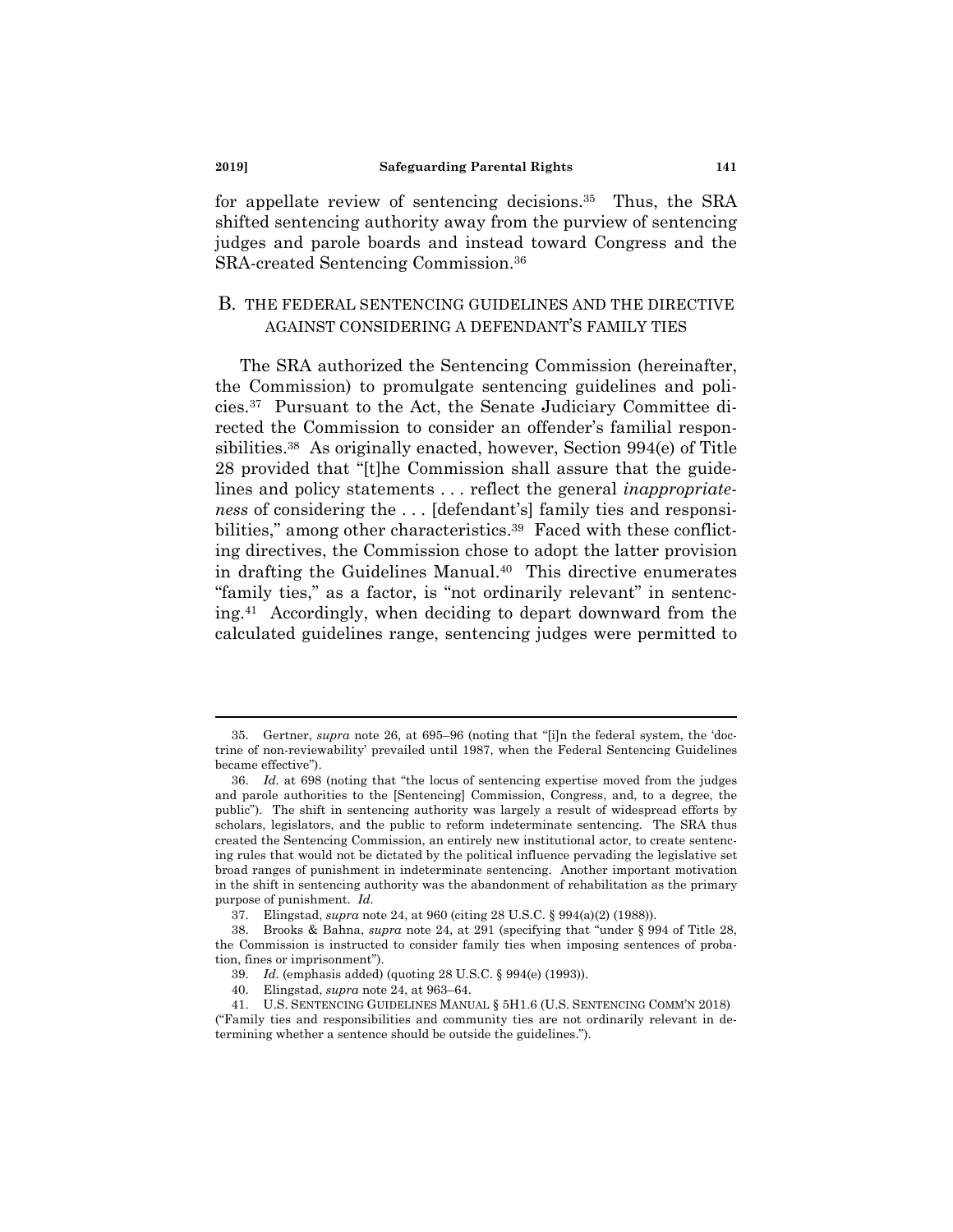consider family obligations only if an offender's family circumstances were extraordinary.42

The requirement that family ties be extraordinary left sentencing judges "the unenviable task of drawing a line between ordinary and extraordinary family ties and responsibilities" without much guidance.43 Most circuits adopted a very narrow conception of circumstances that qualified as "extraordinary."44 Generally, however, federal sentencing courts did not attribute much weight to a defendant's family ties and responsibilities.<sup>45</sup> This was consistent with the Commission's directive as the SRA's broader philosophy of emphasizing the nature of the offense rather than the offender's characteristics. As a result of this shift, defendants with minor children served lengthy sentences. A decade later, the ASFA's passage made these defendants highly susceptible to permanently losing their parental rights.46

 46. *See infra* Part III.B.2 for a discussion on the ASFA's disproportionate impact on the parental rights of incarcerated people.

 <sup>42.</sup> *See* Nagel & Johnson, *supra* note 24, at 193 (explaining that "[t]he Commission chose the words 'not ordinarily relevant' to make it clear that these factors may be relevant only in extraordinary cases"); *see also* Tali Yahalom Leinwand, *Family Matters: The Role of "Family Ties and Responsibilities" in Sentencing*, 2 STAN. J. CRIM. L. & POL'Y 63, 66 (2015) ("[S]entencing courts were only able to consider family ties and responsibilities 'if the factor [was] present to an exceptional degree or in some other way [made] the case different from the ordinary case where the factor [was] present.'") (citing Koon v. United States, 518 U.S. 81, 96 (1996)).

It is important to clarify that sentencing judges are not barred from considering a defendant's family ties in the absence of extraordinary family circumstances. For instance, a judge may impose a sentence at the low end of the calculated guidelines range if she finds the defendant's family circumstances mitigating, albeit short of extraordinary.

 <sup>43.</sup> Leinwand, *supra* note 42, at 66.

 <sup>44.</sup> *Id.* (citing United States v. Rodriguez-Velarde, 127 F.3d 966 (10th Cir. 1997) in which the court refused to grant a departure, finding the parental responsibilities of a widowed father of three not extraordinary); *see also* United States v. Brand, 907 F.2d 31, 33 (4th Cir. 1990) (finding the parental responsibilities of a sole custodial parent to multiple children not extraordinary). Only in circumstances involving disabled or mentally ill family members were judges willing to find the "extraordinary circumstances" necessary for downward departures. *See, e.g.*, United States v. Johnson, 964 F.2d 124, 129 (2d Cir. 1992) (finding extraordinary family ties where defendant "was solely responsible for the upbringing of her three young children, including an infant, and of the young child of her institutionalized [adult] daughter"); United States v. Pena, 930 F.2d 1486 (10th Cir. 1991) (finding extraordinary circumstances where defendant was the sole provider for her twomonth-old infant child, as well as her sixteen-year-old daughter's infant child).

 <sup>45.</sup> Leinwand, *supra* note 42, at 66 ("federal judges did not frequently attach much significance to a defendant's 'family ties and responsibilities' when configuring his or her sentence. iln large part, this approach was an intended effect of the Sentencing Commission, which 'discouraged' attention to a defendant's family ties and responsibilities, deeming consideration of such 'not ordinarily relevant to the determination of whether a sentence should be outside the applicable guideline range.'") (citing 18 U.S.C. App § 5H1.6 (2004) and Koon v. United States, 518 U.S. 81, 94–95 (1996)).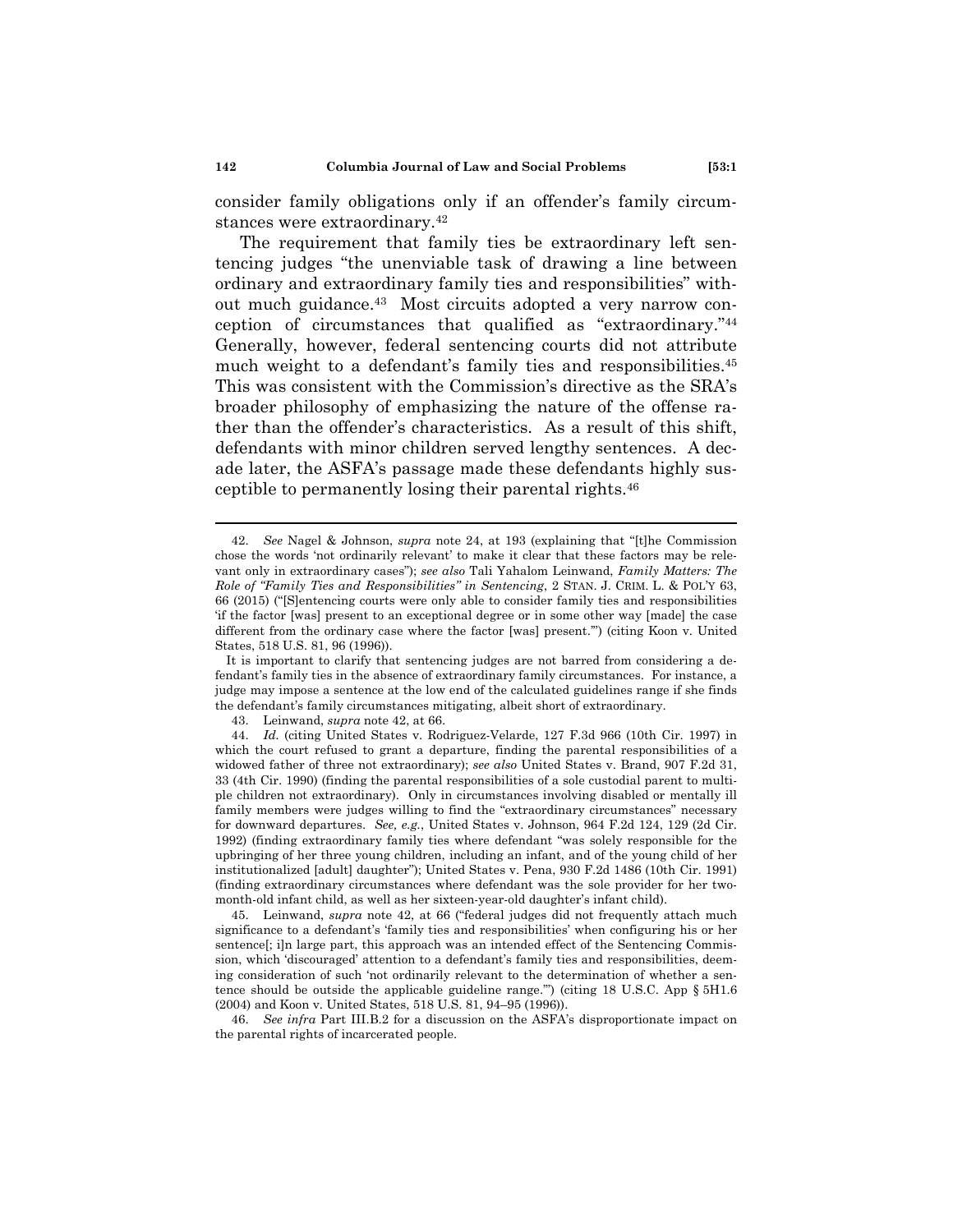#### **2019] Safeguarding Parental Rights 143**

Despite the SRA's goal of reducing the sentencing disparity that pervaded the indeterminate sentencing scheme, judges inconsistently granted downward departures based on family responsibilities.47 In 2003, Congress passed the Prosecutorial Remedies and Other Tools to End the Exploitation of Children Today Act (PROTECT Act) "in an effort to curtail departures and prevent sentencing judges from circumventing the Guidelines."48 Pursuant to the PROTECT Act, sentencing judges contemplating a downward departure due to extraordinary family circumstances engaged in a two-pronged inquiry.49 This test required a sentencing judge to examine whether (1) "the defendant provided an irreplaceable (or at least critical) role as caregiver to family dependents and (2) if so, whether the downward departure . . . would suffice to "cure" the harm that would otherwise be visited upon the family member."50

This standard of caregiver irreplaceability yielded disparate analyses and inconsistent results in sentencing.51 For example, some judges looked to the defendant's extended family members, friends, or paid caregivers as potential alternative caregivers in the defendant's absence.52 In some cases, even the availability of financial resources was deemed "adequate reassurance that a child would be accounted for" in a caregiver's absence.53 The decision to look beyond immediate family members and instead to financial resources rendered a family-based departure unnecessary.<sup>54</sup> Some judges went further by rejecting family-based departures even in the absence of financial resources and alterna-

 <sup>47.</sup> Leinwand, *supra* note 42, at 66–67 (explaining that while sentencing judges theoretically engaged in a two-pronged inquiry regarding caregiver irreplaceability, in practice, "the framework to determine downward departures based on extraordinary family ties and circumstances lacked consistent standards — and thus generated inconsistent results"). For a further discussion of the disparate sentencing results with respect to family-based departures, *see generally* Brittany P. Boatman, *A Continuing Conundrum: Applying Consistent Gender-Neutral Criteria to Federal Sentencing Departures Based on Family Ties and Responsibilities*, 48 VAL. U. L. REV. 217 (2013).

 <sup>48.</sup> Boatman, *supra* note 47, at 236–37 (citing Pub. L. No. 108-21, 117 Stat. 650 (2003)).

 <sup>49.</sup> Leinwand, *supra* note 42, at 66–67 (adding that the PROTECT Act "attempted 'to make it more difficult for federal district judges to grant downward departures from the Guidelines and for such departures to be upheld on appeal.'").

 <sup>50.</sup> *Id.*

 <sup>51.</sup> *Id.* at 68.

 <sup>52.</sup> *Id.* (citing as examples, United States v. Pereira, 272 F.3d 76 (1st Cir. 2001) and United States v. McClatchey, 316 F.3d 1122 (10th Cir. 2003)).

 <sup>53.</sup> *Id.* (citing United States v. Scoggins, 992 F.2d 164 (8th Cir. 1993) as an example). 54. *Id.*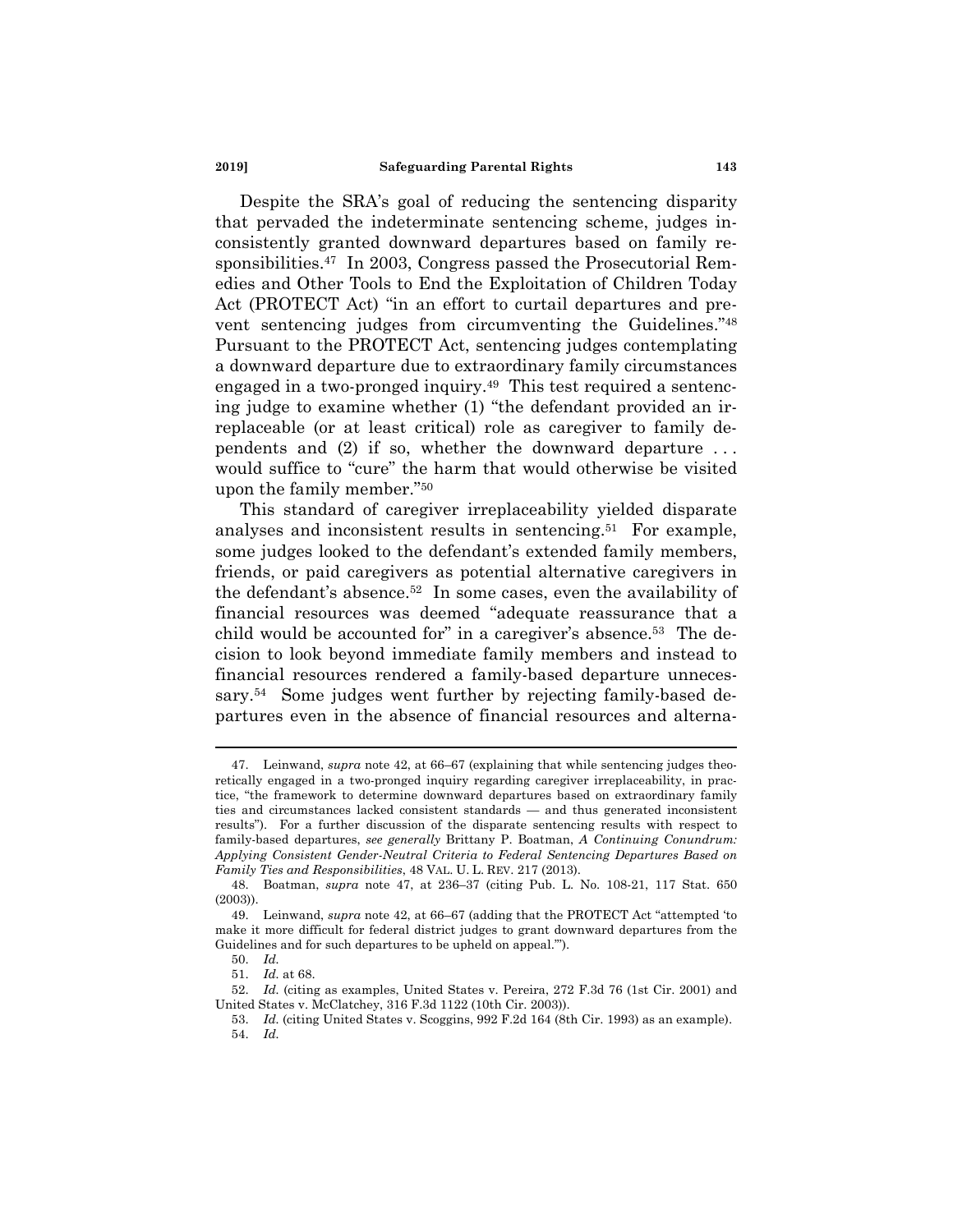tive caregivers.55 In contrast, other judges granted departures even where an alternative caregiver was available.56 As a result of these inconsistent interpretations of family circumstances, some parents received a windfall in the form of a sentencing discount. Others in more precarious circumstances found themselves sentenced to lengthy terms and with little opportunity to arrange for alternative caregivers for their minor children.

Twenty years after the SRA's enactment, the landmark case of *United States v. Booker* ushered in a new era of federal sentencing.57 *Booker* declared unconstitutional the portion of the SRA that made the calculated guidelines range mandatory on sentencing judges, effectively rendering the Guidelines advisory.58 This decision restored some of the discretion sentencing judges possessed prior to the SRA's enactment. *Booker* also established an "unreasonableness" standard for appellate review of sentences, instead of the de novo standard previously required, thus conferring greater power to sentencing courts.59 Federal district judges gained even more discretion after *Booker* when the Supreme Court in *United States v. Gall*<sup>60</sup> held that "appellate courts may not presume that an outside-Guidelines sentence is unreasonable."61 In the same year, the Supreme Court also held that district courts may impose sentences "that reflect policy disagreements with those embedded in the Guidelines."62

Despite being rendered advisory after *Booker*, the Guidelines continue to carry decisive force in sentencing, as the Supreme Court later clarified the Guidelines to "be the starting point and initial benchmark" in the sentencing calculus."63 However, while

 63. Gall v. United States, 552 U.S. 38, 49 (2007). Despite Booker rendering the Sentencing Guidelines advisory, most sentences continue to fall within the calculated Guidelines range. For an empirical comparison of pre-*Booker* and post-*Booker* data from the

 <sup>55.</sup> *Id.* (citing United States v. Leandre, 132 F. 3d 739 (D.C. Cir. 1998) as an example).

 <sup>56.</sup> *Id.* (citing United States v. Spero, 382 F. 3d 803 (8th Cir. 2004) as an example). The reasonableness or desirability of any of these approaches to family-based downward departures is beyond the scope of this Note.

 <sup>57. 543</sup> U.S. 220 (2005).

 <sup>58.</sup> *Id.* at 245 ("So modified, the federal sentencing statute . . . makes the Guidelines effectively advisory.").

 <sup>59.</sup> Myrna S. Raeder, *Gender-Related Issues in a Post-Booker Federal Guidelines World*, 37 MCGEORGE L. REV. 691, 705 (2006) (citing United States v. Booker, 543 U.S. 220, 261 (2005) and Pub. L. 108-21, § 401(d)(1), 117 Stat. 670 (2003), codified at 18 U.S.C.A. § 3742(e) (West Supp. 2005)).

 <sup>60. 552</sup> U.S. 38, 51 (2007).

 <sup>61.</sup> Leinwand, *supra* note 42, at 71–72.

 <sup>62.</sup> *Id.* at 72 (citing Kimbrough v. United States, 552 U.S. 85, 101, 111 (2007)).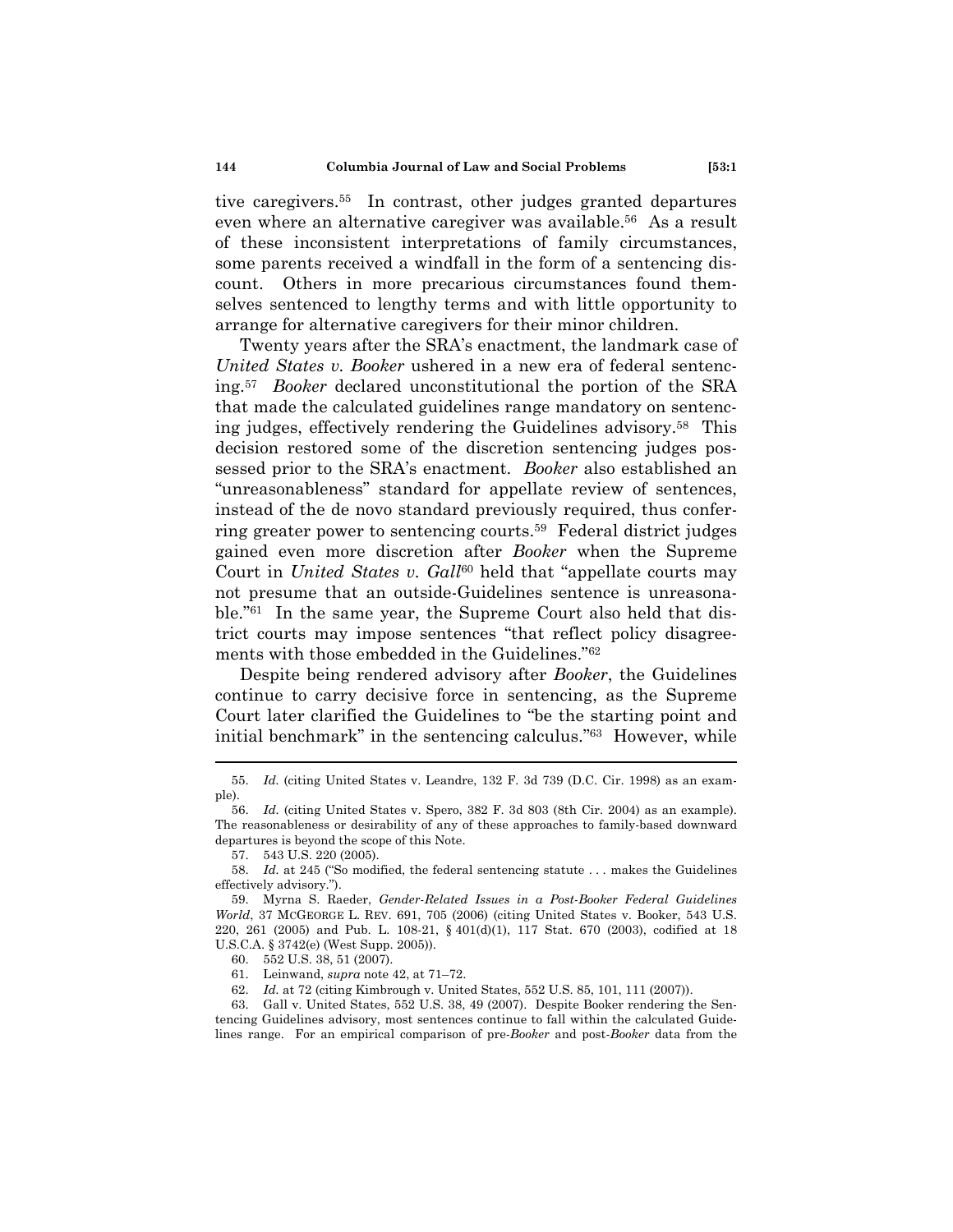the post-*Booker* SRA continues to require sentencing judges to consider Guidelines ranges, it also "permits the court to tailor the sentence in light of other statutory concerns as well."64 These statutory factors include, among others, "the nature and circumstances of the offense and the history and characteristics of the defendant"; "the need for the sentence imposed"; "the kinds of sentences available"; and "the need to avoid unwarranted sentence disparities among defendants with similar records who have been found guilty of the same conduct."65 *Booker*'s directive to consider these statutory factors allowed for a more "individualized assessment" than the SRA's initial focus on the nature of the offense and the directive against considering certain offender characteristics.66

In the family ties context, *Booker* relieved sentencing courts "from the impossible task of parsing multitudinous families and identifying circumstances that might rise to 'extraordinary' levels."67 However, the greater sentencing discretion conferred by *Booker* and related case law did not lead to significant changes in how judges viewed family circumstances.<sup>68</sup> While some judges began to grant downward departures more liberally, others continued using the same "extraordinary circumstances" framework prevailing before *Booker*.69

The lack of clear directives on how to treat family circumstances in sentencing has resulted in offenders with minor children being sentenced differently depending on the circuit or even

Sentencing Commission, *see* Leinwand, *supra* note 42, at 75 (noting that "between 1996 and 2005, downward departures were given in 11.59 percent of federal sentences" and comparing that with federal sentences from 2005, i.e., the year *Booker* was decided, to 2012, during which judges granted downward departures or variances at 10.21 percent).

 <sup>64.</sup> United States v. Booker, 543 U.S. 220, 245–46 (2005) (citing 18 U.S.C. § 3553(a) (Supp. 2018)).

 <sup>65. 18</sup> U.S.C. § 3553(a) (Supp. 2018).

 <sup>66.</sup> Leinwand, *supra* note 42, at 71–72 ("[B]ecause the Guidelines are no longer mandatory and the district court need only consider them along with its analysis of the § 3553(a) factors, the decision to deny a Guidelines-based downward departure is a smaller factor in the sentencing calculus. Furthermore, many of the very factors that used to be grounds for a departure under the Guidelines are now considered by the district court with greater latitude — under  $\S$  3553(a).").

 <sup>67.</sup> *Id.* at 72.

 <sup>68.</sup> *Id.* ("[T]hough *Booker* conferred greater discretion on judges to consider family circumstances in sentencing, most judges have not abused that discretion.").

 <sup>69.</sup> *See* Boatman, *supra* note 47, at 241 (explaining that even after the Guidelines were amended pursuant to *Booker*, "district courts have continued to maintain differing family ties departure standards across the circuits by utilizing the 'extraordinary' standard set forth in *Koon*") (citing U.S. SENTENCING GUIDELINES MANUAL § 1B.1 (U.S. SENTENCING COMM'N 2012)).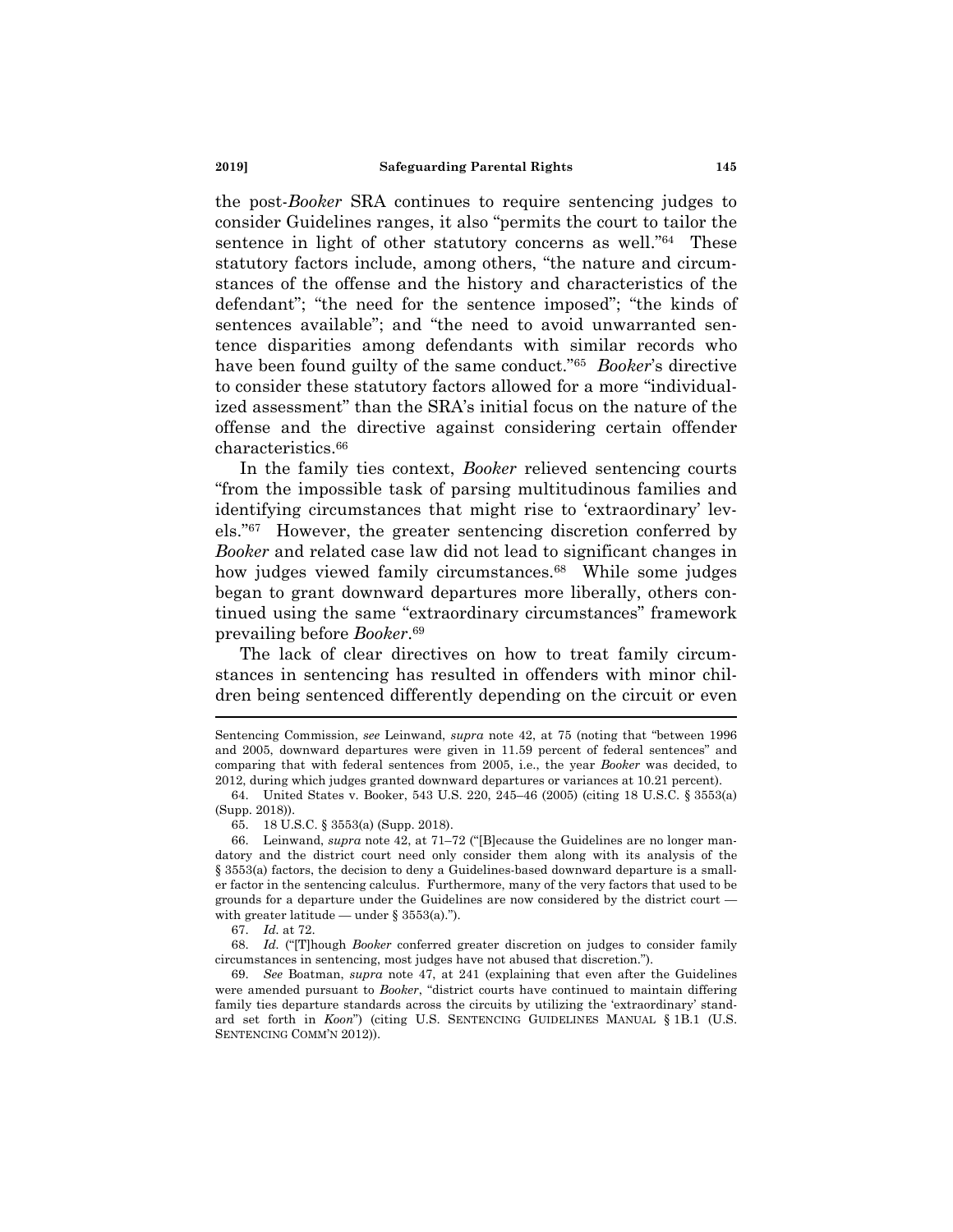district court that sentences them.70 This result undermines the SRA's goal of enhancing uniformity in sentencing and leaves some inmates at greater risk of permanently losing their parental rights. Thus, these parents face the double punishment of both incarceration and permanent deprivation of parental rights.

# C. THE JUDICIAL RECOMMENDATION AGAINST DEPORTATION: A TWENTIETH CENTURY EXAMPLE OF TAILORING PUNISHMENT TO DEFENDANT CHARACTERISTICS

Unlike the lack of attention surrounding a criminal defendant's parenthood in sentencing, sentencing judges readily considered a defendant's immigration status for much of the twentieth century. For example, while the Immigration Act of 191771 subjected noncitizen defendants to deportation if they were convicted of certain crimes,72 it also permitted sentencing judges to issue a recommendation that a noncitizen offender not be deported, even if he were convicted of a crime involving moral turpitude.73 The judicial recommendation against deportation (JRAD) was binding

 <sup>70.</sup> *Id.* at 242–45 (explaining that in addition to different interpretations of extraordinary family circumstances between circuits, district courts within the same circuit also follow varying departure standards.). For disparate treatment of parenthood among defendants convicted of fraud crimes, *compare* United States v. Capri, No. 03 CR 300-1, 2005 WL 1916720 (N.D. Ill. Jul. 5, 2005) (family-based departure granted where three of the mail fraud defendant's four children were disabled or special needs) *and* United States v. Roselli, 366 F.3d 58 (1st Cir. 2004) (granting family-based departure for tax fraud defendant where all four of defendant's children were under the age of ten and two of the children suffered from cystic fibrosis) *with* United States v. Davis, No. 3-06-CR-111 (JCH), 2006 WL 2165717 (D. Conn. Jul. 31, 2006) (family-based departure denied for embezzlement defendant where the children's father was available to care for them). For disparate treatment of parenthood among defendants convicted of drug crimes with an intent to distribute, *compare* United States v. Crawford, No. 07-CR-73, 2007 WL 2436764 (E.D. Wis. Aug. 22, 2007) (granting family-based departure to defendant convicted of conspiracy to distribute crack cocaine where defendant was the sole parental caregiver of five children, all of whom had special needs) *with* United States v. Palma, 376 F. Supp. 2d 1203 (D. N.M. Mar. 18, 2005) (family-based departure denied for defendant convicted of conspiracy to distribute cocaine despite her status as sole caretaker of her children) *and* United States v. Wilson, 114 F.3d 429 (4th Cir. 1997) (reversed the district court's grant of a family-based departure for defendant convicted of conspiracy to possess with intention to distribute cocaine base, finding no extraordinary circumstances in defendant's responsibility for his four children).

 <sup>71. 39</sup> Stat. 889–90.

 <sup>72.</sup> *Id.*

 <sup>73.</sup> Taylor & Wright, *supra* note 20, at 1143–44 n.45 (citing Janvier v. United States, 793 F.2d 449, 452 (2d Cir. 1986) for the proposition that the JRAD provision "has consistently been interpreted as giving the sentencing judge conclusive authority to decide whether a particular conviction should be disregarded as a basis for deportation").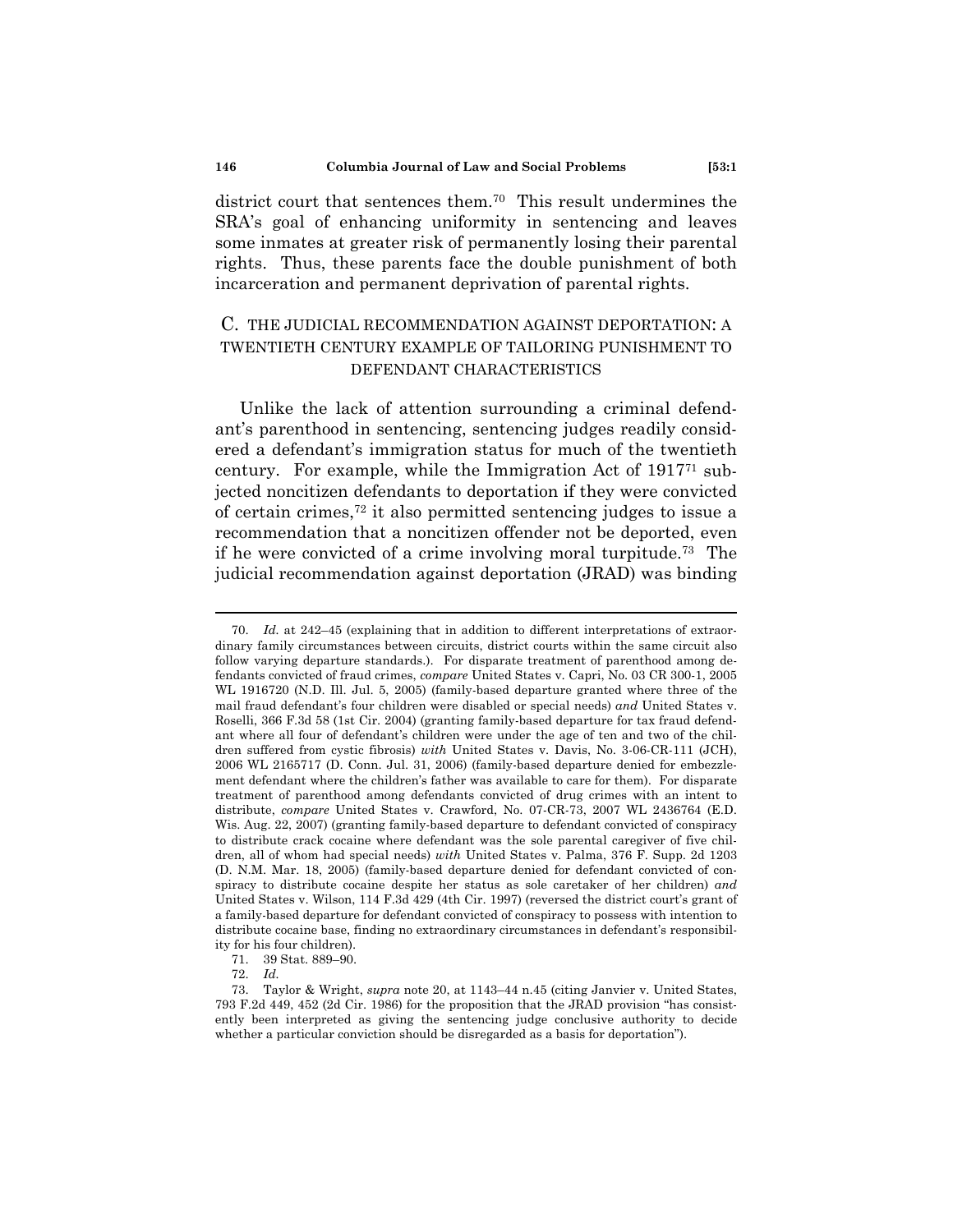on the Immigration and Naturalization Service (INS) and prevented the INS from deporting a noncitizen offender upon release.74

Under the Immigration Act of 1917, the power to issue JRADs was not exclusive to federal judges.<sup>75</sup> As such, the JRAD permitted state court judges to decide the immigration consequences of a state criminal conviction.76 In 1952, Congress narrowed the application of the JRAD by enacting the Immigration and Nationality Act<sup>77</sup> (INA), and in 1990, Congress repealed the JRAD entirely.78

The INA consequently required noncitizen defendants to comply with certain procedures in order to obtain a JRAD. Section 241(b) of the INA required defendants to provide notice of a JRAD proposal to the court and prosecution authorities at least five days prior to a court hearing on the recommendation against deportation, and the prosecution was to have an opportunity to oppose the JRAD proposal.79 The INA also required the sentencing judge to issue the recommendation within thirty days of sentencing.80 Once the parties complied with these procedures, the JRAD bound the INS, preventing the criminal conviction from being used as a basis for deportation.<sup>81</sup> The JRAD thus functioned to prevent noncitizen offenders from facing the "double punishment" of incarceration and deportation.82 Indeed, the

 <sup>74.</sup> *Id.* at 1143–44; *see also* Marinelli, *supra* note 21, at 357–58 ("Section 241(b) of the [Immigration and Nationality Act (INA)] permits the court that convicts the alien of the crime to recommend that the alien not be deported") (citing INA  $\S$  241(b), 8 U.S.C. § 1251(b) (1982)).

 <sup>75.</sup> *Id.* at 1144.

 <sup>76.</sup> *Id.*

 <sup>77. 8</sup> U.S.C. § 1252 (2012). *See* Padilla v. Kentucky, 559 U.S. 356, 392 (2010) (Stevens, J.) ("The INA separately codified the moral turpitude offense provision and the narcotics offense provision within 8 U.S.C. § 1252(a) (1994 ed.) under subsections (a)(4) and (a)(11), respectively. The JRAD procedure, codified in 8 U.S.C.  $\S$  1251(b) (1994 ed.), applied only to the 'provisions of subsection (a)(4),' the crimes-of-moral-turpitude provision.").

 <sup>78.</sup> Taylor & Wright, *supra* note 20, at 1143.

 <sup>79.</sup> Marinelli, *supra* note 21, at 358 n.5.

 <sup>80.</sup> *Id.* (citing INA § 241(b), 8 U.S.C. § 1251(b) (1982)). According to the legislative history of the Immigration Act of 1917, "the thirty-day time limit was included to assure that the trial judge makes a well-informed recommendation on the basis of facts and considerations which are fresh in his or her mind." *Id.* at 363 (citing 53 CONG. REC. 5171 (1916)).

 <sup>81.</sup> *Id.* (citing Haller v. Esperdy, 397 F.2d 211 (2d Cir. 1968)).

 <sup>82.</sup> *Id.* at 357, 362–63. While deportation does not constitute criminal punishment per se, courts have described deportation as a "'drastic measure and at times the equivalent of banishment or exile.... It is the forfeiture for misconduct of a residence in this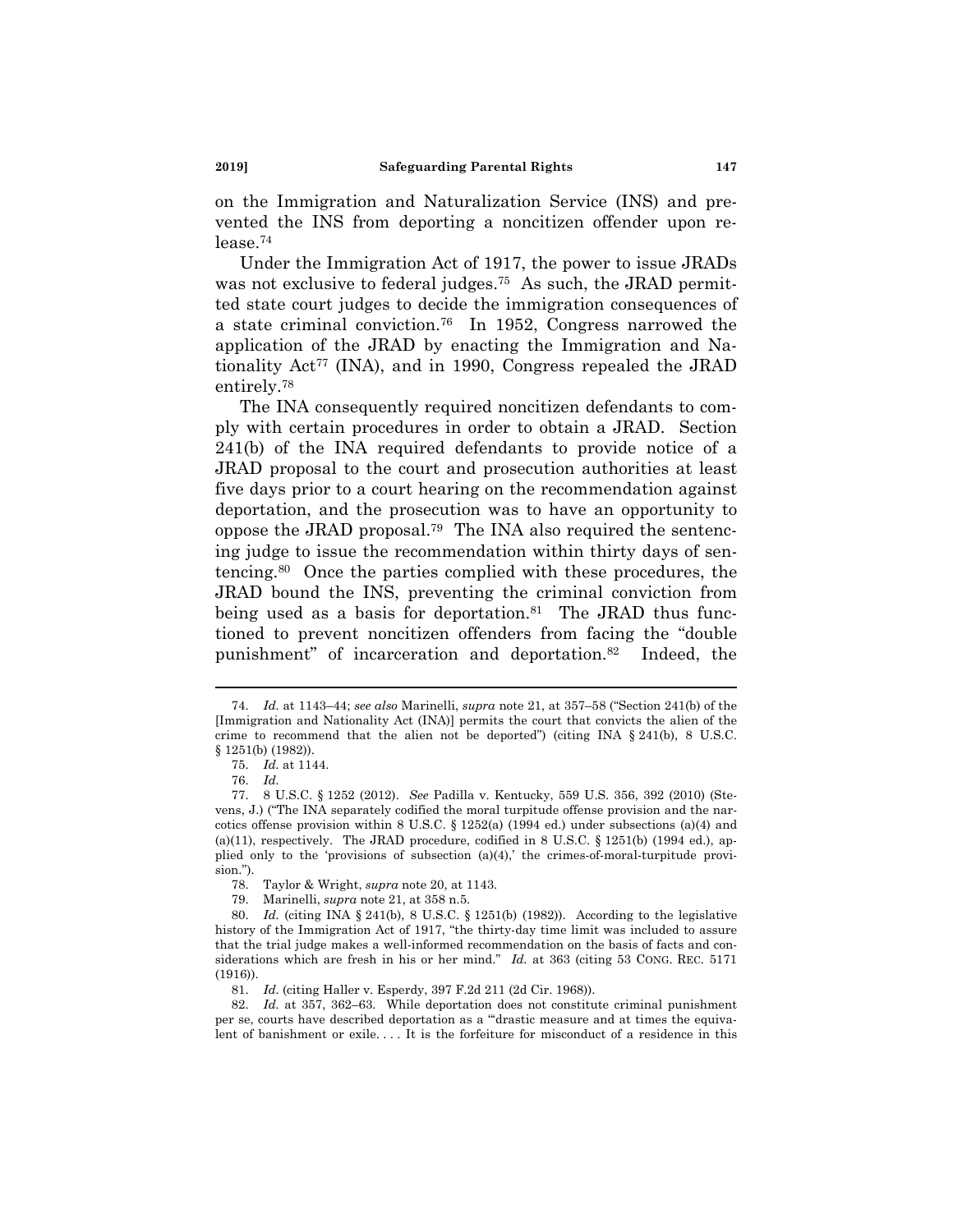JRAD's purpose "was to prevent a resident alien from being deported after he or she had already served a sentence for a crime."83

The permanent deprivation of parental rights during one's incarceration constitutes a similar "double punishment," and its dramatic rise in recent years calls for a solution analogous to the JRAD. The JRAD presents a useful framework for empowering sentencing judges to look beyond the defendant's offense and to craft a sentence that accounts for the collateral consequences of criminal punishment without running afoul of the SRA's goal of sentencing uniformity. Amending the ASFA to authorize judges to issue judicial recommendations against terminating parental rights will introduce proportionality to punishment and ameliorate the disproportionate rate at which incarcerated individuals risk losing their parental rights.

# III. THE DISPROPORTIONATE LOSS OF PARENTAL RIGHTS AMONG INCARCERATED PARENTS

Incarcerated parents are among those who face the highest risk of permanently losing their parental rights. If a child's sole caregiver ends up in prison, the child will almost inevitably end up in foster care under the state's custody. In that event, neither the prison system nor the child welfare agency has any obligation to ensure that both the incarcerated parent and child maintain their relationship. Part III.A discusses the damaging impact of family separation when a parent is incarcerated and highlights the mitigative benefits of maintaining the parent-child relationship during the incarceration period. Part III.B examines the interplay of the ASFA and parental incarceration and argues that the ASFA is the appropriate locus for reform given its overbroad and disproportionate impact. Lastly, Part III.C sheds light on the unique problems that incarcerated parents face when at risk of losing their parental rights.

country. Such a forfeiture is a penalty.'" *Id.* at 363 (quoting Jordon v. DeGeorge, 341 U.S. 223, 231 (1951)).

 <sup>83.</sup> *Id.* at 362 (citing S. REP. NO. 352, 64TH CONG. 1ST SESS. 15 (1916)). This Senate Report pertains to a provision similar to the JRAD from the Immigration Act of 1917, which was the INA's predecessor. *Id.*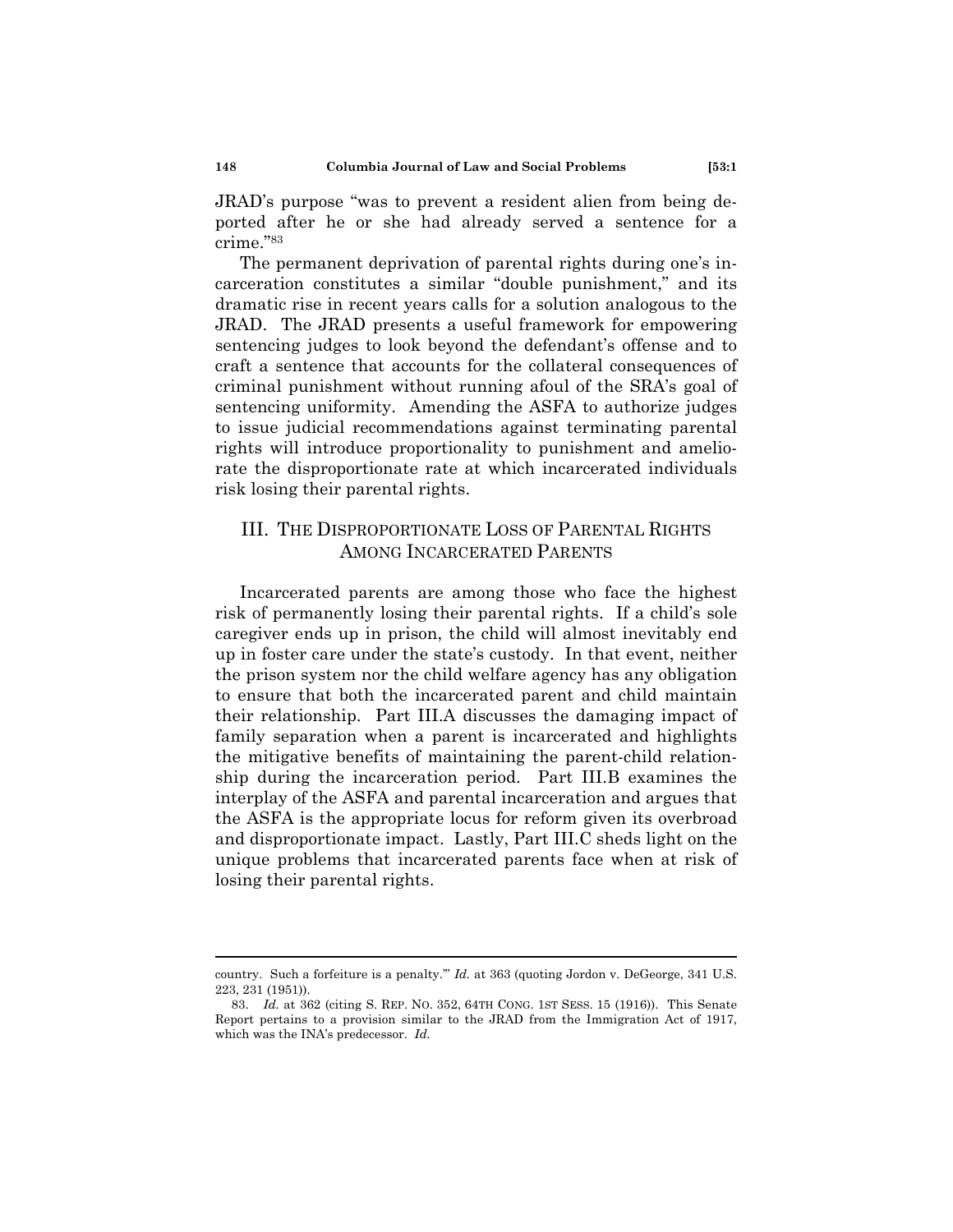#### **2019] Safeguarding Parental Rights 149**

### A. THE IMPACT OF INCARCERATING DEFENDANTS WITH MINOR CHILDREN

The problem of parental incarceration for both fathers and mothers has grown significantly in the past two decades as prison populations continue to rise.84 Historically, families affected by incarceration disproportionately saw the loss of a father to the correctional system.85 However, the rapid increase in the female prison population has shifted this trend and has consequently exacerbated the problems arising from parental incarceration.<sup>86</sup>

While paternal incarceration has demonstrably disruptive effects on the family structure, researchers have found that maternal incarceration results in much greater tension and disruption, which is particularly true in the context of child placement options.87 This disparity is largely attributable to the fact that most incarcerated women are raising their children without alternative caregivers,<sup>88</sup> whereas their male counterparts are less likely to be the sole caregiver.89 Thus, children of incarcerated mothers are more likely to be separated from their siblings, temporarily placed with other family members, and end up in the child wel-

89. *Id.*

 <sup>84.</sup> *See* Keva M. Miller, *The Impact of Parental Incarceration on Children: An Emerging Need for Effective Interventions*, 23 CHILD & ADOLESCENT SOC. WORK J. 472 (2006), https://link.springer.com/content/pdf/10.1007%2Fs10560-006-0065-6.pdf [https://perma.cc/ RY25-4XFF] ("In the past two decades, the unprecedented 3.8% annual growth of the United States prison population has created a burgeoning number of children with incarcerated parents. . . . Since 1991 the number of children with parents in the correctional system has doubled."); *see also* Ross D. Parke & K. Alison Clarke-Stewart, *From Prison to Home: The Effect of Incarceration and Reentry on Children, Families and Communities*, U.S. DEP'T HEALTH & HUMAN SERVICES, THE URBAN INSTITUTE 1 (Dec. 2001), https://aspe.hhs.gov/system/files/pdf/74981/parke%26stewart.pdf [https://perma.cc/29E5- S88Z] ("In 1991, there were 452,500 parents in state and federal prisons, with 936,500 minor children. By 2000, the number of parents in prisons had nearly double to 737,400, and the number of children affected rose by over a third to 1,531,500.").

 <sup>85.</sup> Miller, *supra* note 84, at 474.

 <sup>86.</sup> *Id.* ("Since 1986 the incarcerated female population has increased by 400% [and t]here are approximately 90,000–100,000 women in United States federal and state prisons.").

 <sup>87.</sup> *Id.* ("Researchers have found that paternal incarceration usually results in mild to moderate family tensions while on average maternal incarceration may have a greater impact, specifically regarding child placement options and their ability to adjust to new family structures.").

 <sup>88.</sup> The term "alternative caregiver" as used in this Note includes other natural parents, which may or may not be the spouse or significant other of the incarcerated parent, as well as extended family members or friends who assume parenting roles. For example, "[g]randmothers are the most likely candidates for either formal or informal kinship care." Miller, *supra* note 84, at 474.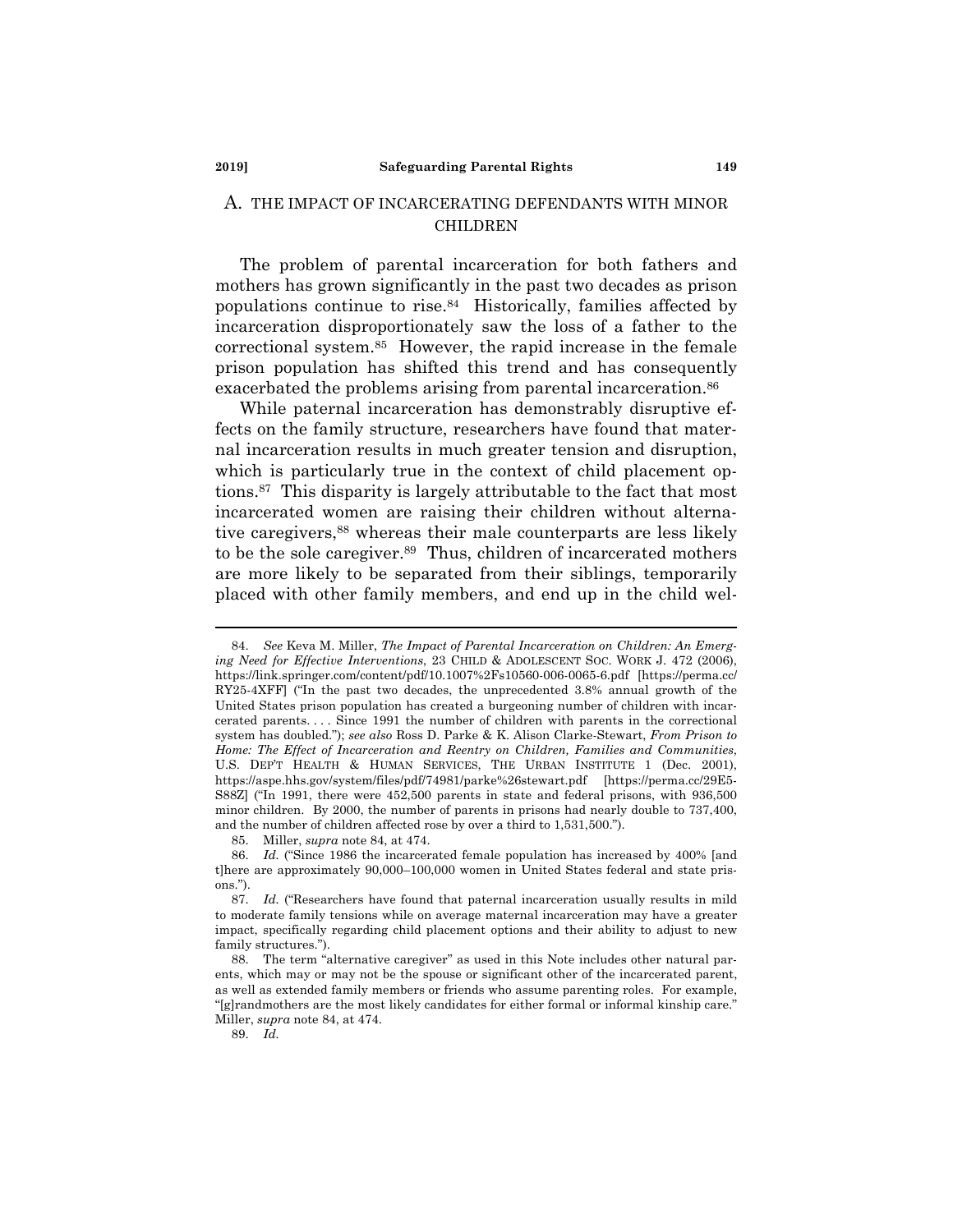fare systems.90 Further, the lack of alternative caregivers also results in these children's placement in foster care, thereby setting in motion the potential permanence of family separation.<sup>91</sup> Given that the ASFA requires child welfare agencies to terminate parental rights when parents are absent from their children's lives for longer than fifteen months, this permanence of family separation is particularly true when the parent faces a lengthy sentence .92

Family separation is a uniquely severe collateral consequence of incarceration, particularly when it results in a permanent deprivation of parental rights.<sup>93</sup> The psychological impact of parental incarceration on children varies greatly from child to child, depending on factors such as the child's age, the parent-child relationship prior to incarceration, and the availability of alternative caregivers.94 Regardless of these factors, separating a child from a parent once the parent-child bond has been formed can nevertheless seriously disrupt the child's emotional development and affect future relationships.95

Parental incarceration is particularly disruptive where the parent-child relationship is strong prior to the parent's imprisonment.96 Examples of the disruptive impact of parental incarceration on children include aggressive behavior, decline in school performance, and an increased risk of the child's own incarcera-

 <sup>90.</sup> *Id.*

 <sup>91.</sup> *Id.* (noting that "children residing with grandparents during their parents' imprisonment have a greater likelihood of returning to their parent's care once released from prison" as compared to children place in foster care).

 <sup>92.</sup> *Id.* at 474–475 ("Despite the efforts of child welfare agencies to reunite children with parents, parental rights are at-risk of being relinquished when individuals serve longer sentences than the timeframes the Adoption and Safe Families Act (ASFA) of 1997 allows parents to reestablish custody . . . . [P]ermanent placement in the child welfare system is a strong possibility for children of single parents in the correctional system."). *See infra* Part III.B for a detailed discussion of the Adoption and Safe Families Act (ASFA) of 1997.

 <sup>93.</sup> Genty, *supra* note 13, at 1673 ("Although parenting involves intangible qualities that survive the loss of day-to-day physical presence, 'parenting from a distance' places serious, undeniable limitations on the parent-child relationship.").

 <sup>94.</sup> *See* Steven Fleischer, *Termination of Parental Rights: An Additional Sentence for Incarcerated Parents*, 29 SETON HALL L. REV. 312, 321 (1998).

 <sup>95.</sup> Note, *On Prisoners and Parenting: Preserving the Tie that Binds*, 87 YALE L.J. 1408, 1411–22 (1978).

 <sup>96.</sup> *See* Eric Martin, *Hidden Consequences: The Impact of Incarceration on Dependent Children*, 278 N.I.J. J. 1, 4 (2017), https://www.ncjrs.gov/pdffiles1/nij/250349.pdf [https://perma.cc/4273-KR6M].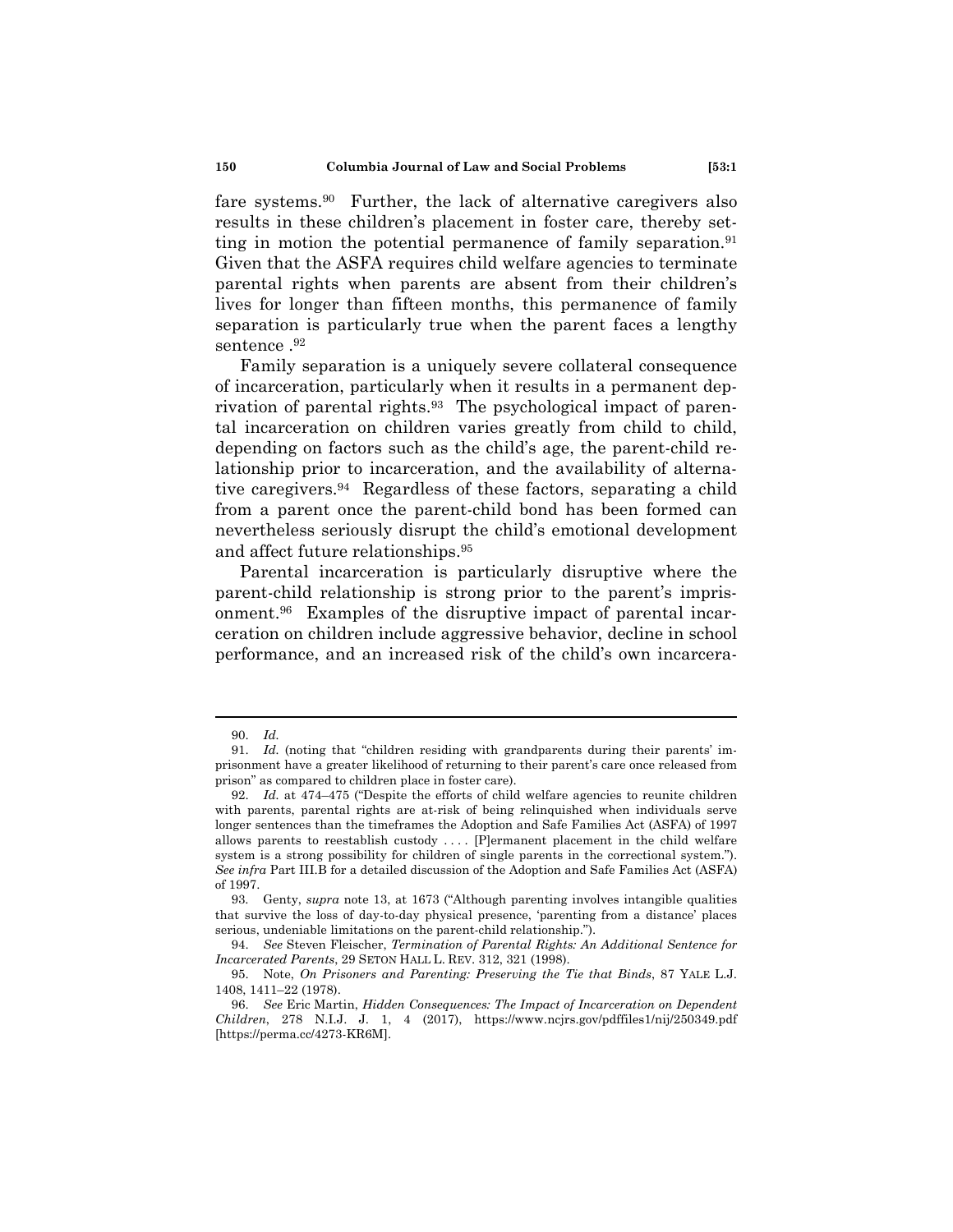tion in the future.97 Children of incarcerated parents are also at higher risk of experiencing "cognitive delays, developmental regression or delays, and inappropriate coping strategies."98 They also experience increased "difficulty successfully meeting developmental tasks, such as forming attachments, developing trust, autonomy, initiative, productivity, and achieving identity."99 Children may also suffer from anxiety, depression, symptoms of post-traumatic stress akin to those whose parents have died, and immediate neuro-physiological responses, such as loss of speech.100 In addition to harmful psychological impact, parental incarceration also presents detrimental economic consequences to the family.101 This is particularly true where the incarcerated individual is a single parent earning a household's sole source of income.102

The damage of family separation extends to more than just the child and the inmate's family. Newly released inmates whose parental rights were terminated must cope with the permanent separation from their children, while facing the already daunting challenge of reintegrating into society. Such "double punishment" is counterproductive as research shows that maintaining the parent-child relationship during incarceration reduces recidivism among incarcerated parents.103 For example, recently released male inmates in Ohio most frequently cited "family support" as the reason why they had been able to stay out of prison and they believed that this support increased their chances of

 <sup>97.</sup> Fleischer, *supra* note 94, at 323; *see also* Miller, *supra* note 84, at 477–78 (arguing that "[m]aladaptive and contumacious behaviors such as withdrawing emotionally in school, truancy, pregnancy, drug abuse, diminished academic performance, and disruptive behavior may surface when youths experience emotional and psychological problems" and that children with incarcerated parents "are 5–6 times more at-risk to become involved in the criminal justice system").

 <sup>98.</sup> Miller, *supra* note 84, at 478.

 <sup>99.</sup> *Id.*

 <sup>100.</sup> *Id.* (noting that parental incarceration may be arguably "more difficult to cope with [than the death of a parent] because death is naturally occurring and final, while separation due to incarceration is ambiguous. Children are confused about their feelings and unsure how to grieve the loss of a parent who is alive, yet emotionally and physically absent.").

 <sup>101.</sup> *See id.* at 475.

 <sup>102.</sup> *See id.*

 <sup>103.</sup> *See* Martin, *supra* note 96 (citing Joshua Cochran, *The Ties that Bind or Break: Examining the Relationship Between Visitation and Prisoner Misconduct*, 40 J. CRIM. JUST. 433 (2012)).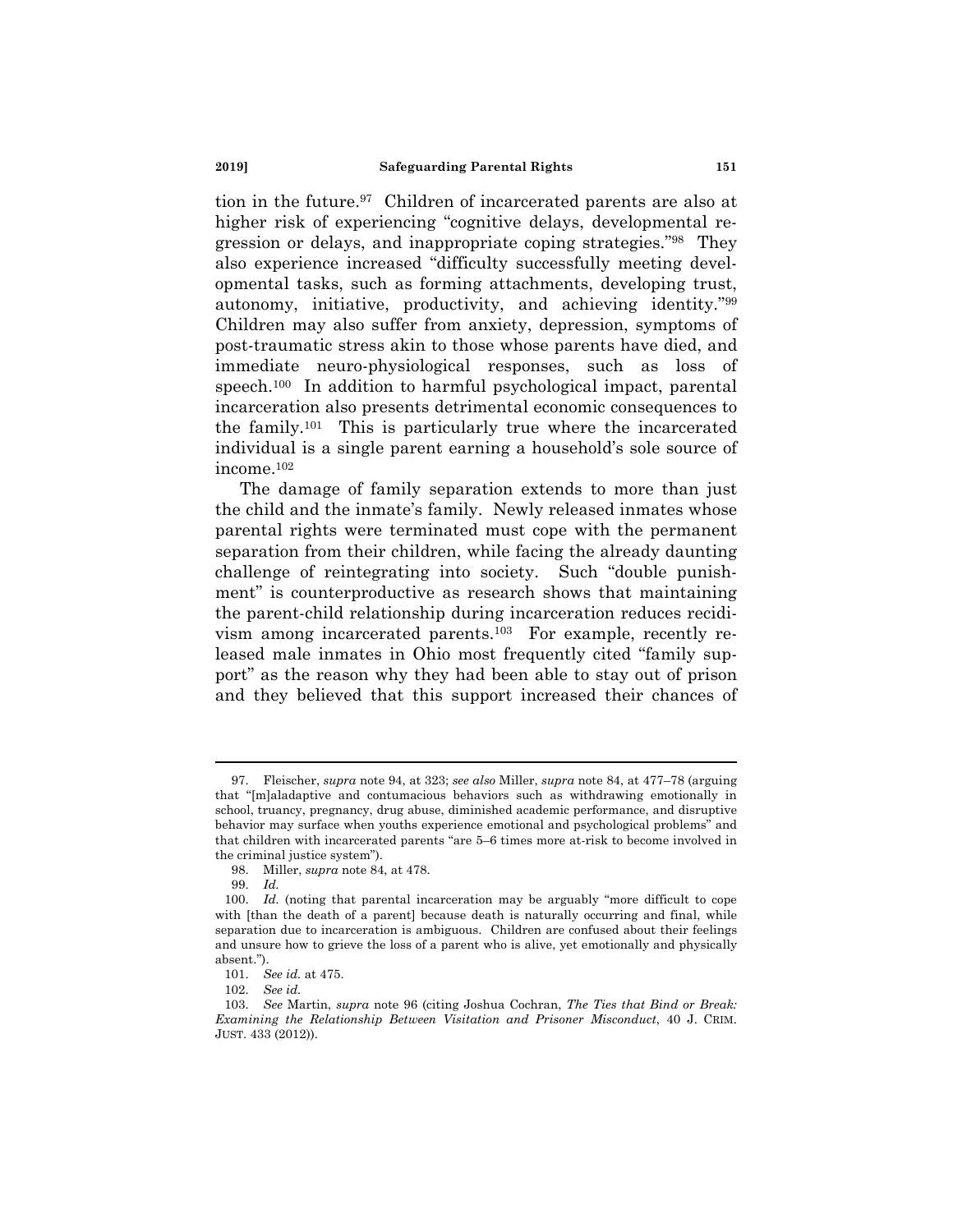finding employment.104 The same study also reported that, among returning fathers, "close attachment to children decreased the firl likelihood of substance use."<sup>105</sup> Maintaining the parentchild relationship during incarceration also benefits children as "remaining in contact with a parent while in foster care gives children 'higher emotional security.'"106 For example, a report cited by the United States Department of Health and Human Services showed that visiting parents in prison "can calm children's fears about their parent's welfare as well as their concerns about the parent's feelings for them."107

A number of children's advocates and commentators believe that if a child's parent is incarcerated and no alternative caregivers are available, the highest priority should be to work toward placing the child in a secure, financially stable home.108 For instance, Professor Elizabeth Bartholet, who serves as the Faculty Director of Harvard Law School's Child Advocacy Program, believes that "children should not have to wait for a family" even though some incarcerated parents do successfully rehabilitate after serving time.109 Accordingly, these advocates believe that adoption ensures a child's best interests, even though adoption requires a permanent severing of the natural parent-child relationship.

Adoption proponents raise important concerns about children's interest in being placed in a stable environment as well as their interest in permanence.110 In particular, when foster parents permanently adopt the children under their care, those children benefit greatly from a newfound sense of belonging and "positive psychological shift in their sense of identity" because the adoption marks an end to the uncertainty of their stay in foster care.111 These children also have the advantage of being adopted

 <sup>104.</sup> Christy A. Visher & Shannon M. E. Courtney, *One Year Out: Experiences of Prisoners Returning to Cleveland*, URB. INST. 11 (2007).

 <sup>105.</sup> *Id.*

 <sup>106.</sup> Stephanie Sherry, *When Jail Fails: Amending the ASFA to Reduce its Negative Impact on Children of Incarcerated Parents*, 48 FAM. CT. REV. 380, 387 (2010) (citing Marsha Garrison, *Why Terminate Parental Rights?*, 35 STAN. L. REV. 423 (1983)).

 <sup>107.</sup> Parke & Clarke-Stewart, *supra* note 84, at 9.

 <sup>108.</sup> Hager & Flagg, *supra* note 1.

 <sup>109.</sup> Hager & Flagg, *supra* note 1.

 <sup>110. &</sup>quot;Permanence" interests refer to the placement of a child in a permanent household as opposed to temporary living arrangements and foster homes.

 <sup>111.</sup> Child Welfare Information Gateway, *Preparing and Supporting Foster Parents Who Adopt*, U.S. DEP'T OF HEALTH & HUMAN SERVICES, THE CHILDREN'S BUREAU 1, 3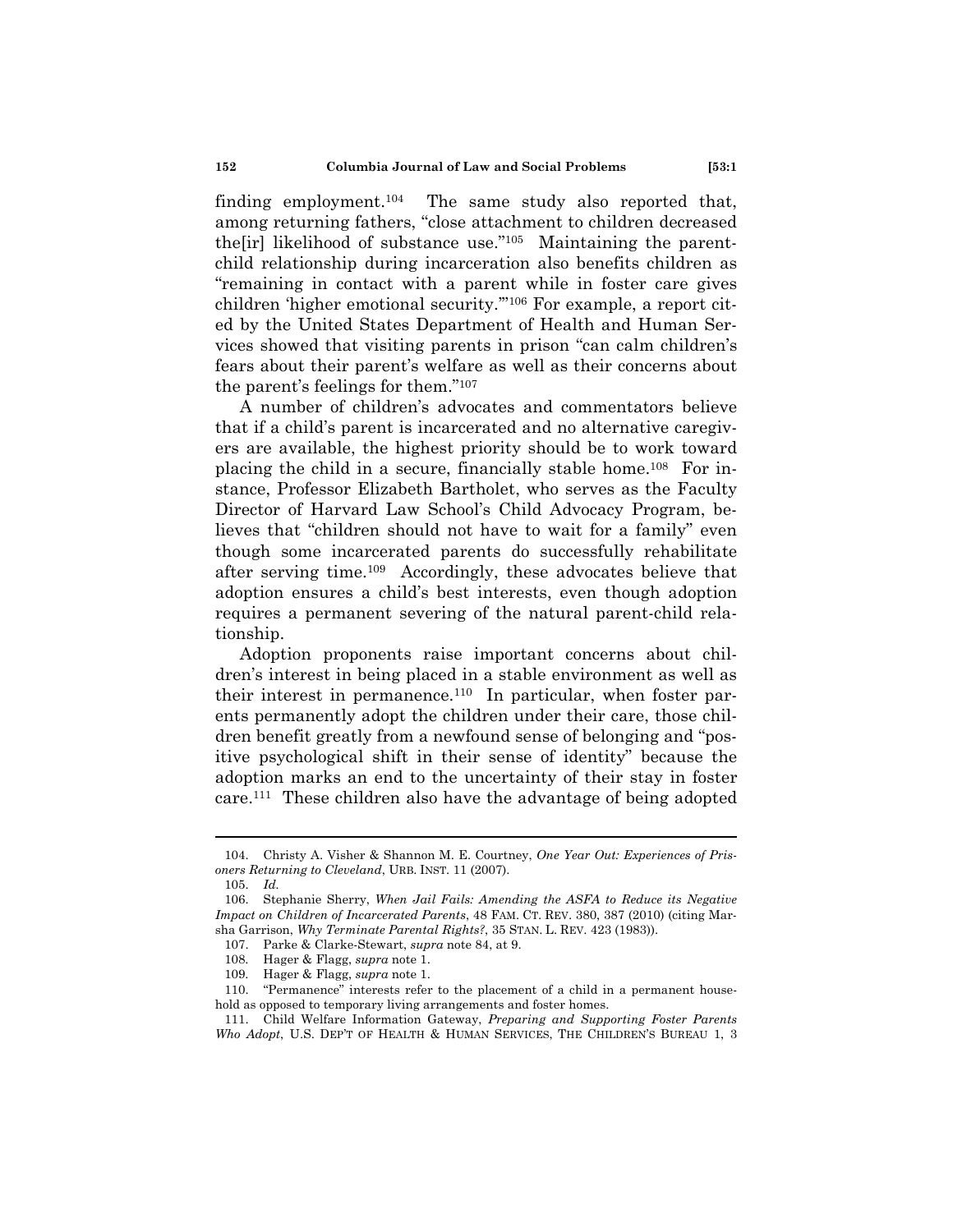by parents familiar with their needs and better equipped to manage trauma-related emotional and behavioral challenges.112 As a practical matter, these children also tend to remain in a familiar community, school, and neighborhood.113

However, severing the parent-child relationship while the parent is imprisoned is not a necessary measure to serve that interest.114 The disruption caused by parental incarceration is "only exacerbated when incarcerated parents and their children lack regular contact with each other."115 A growing number of family advocates have been expressing disapproval for the phenomenon of permanent removal of children from their birth families, arguing that incarceration alone "should not be grounds for severing the bond between birth parent and child, which can lead to profound negative effects on children's mental and physical health."<sup>116</sup> Furthermore, despite the complexity inherent in the reunification between birth parent and child, permanent foster care may not be a desirable option, "especially in light of the relative instability of foster-home placements."117 While reunification with children may not be possible or ideal upon an inmate's release, parental rights should, at the very least, not be terminated while the parent is incarcerated.

### B. THE ASFA'S EXACERBATION OF INCARCERATED PARENTS' **RIGHTS**

### 1. *The Enactment of the ASFA: From Family Reunification to Adoption*

The 1997 passage of the ASFA marked a significant policy shift in child welfare law, requiring child welfare agencies to decide where a child will live within one year of the child's entry

<sup>(</sup>Jan. 2013), https://www.childwelfare.gov/pubPDFs/f\_fospro.pdf [https://perma.cc/W7AL-VBFQ].

 <sup>112.</sup> *Id.*

 <sup>113.</sup> *Id.*

 <sup>114.</sup> Children's interest in permanence should be balanced against their interest in maintaining their relationship with their natural parent, as well as the natural parent's interest in preserving her parental rights.

 <sup>115.</sup> Genty, *supra* note 13, at 1673–74.

 <sup>116.</sup> Hager & Flagg, *supra* note 1 ("A growing contingent of family advocates, however, say that removing children from their birth families is a destructive act in itself.").

 <sup>117.</sup> Parke & Clarke-Stewart, *supra* note 84 at 16.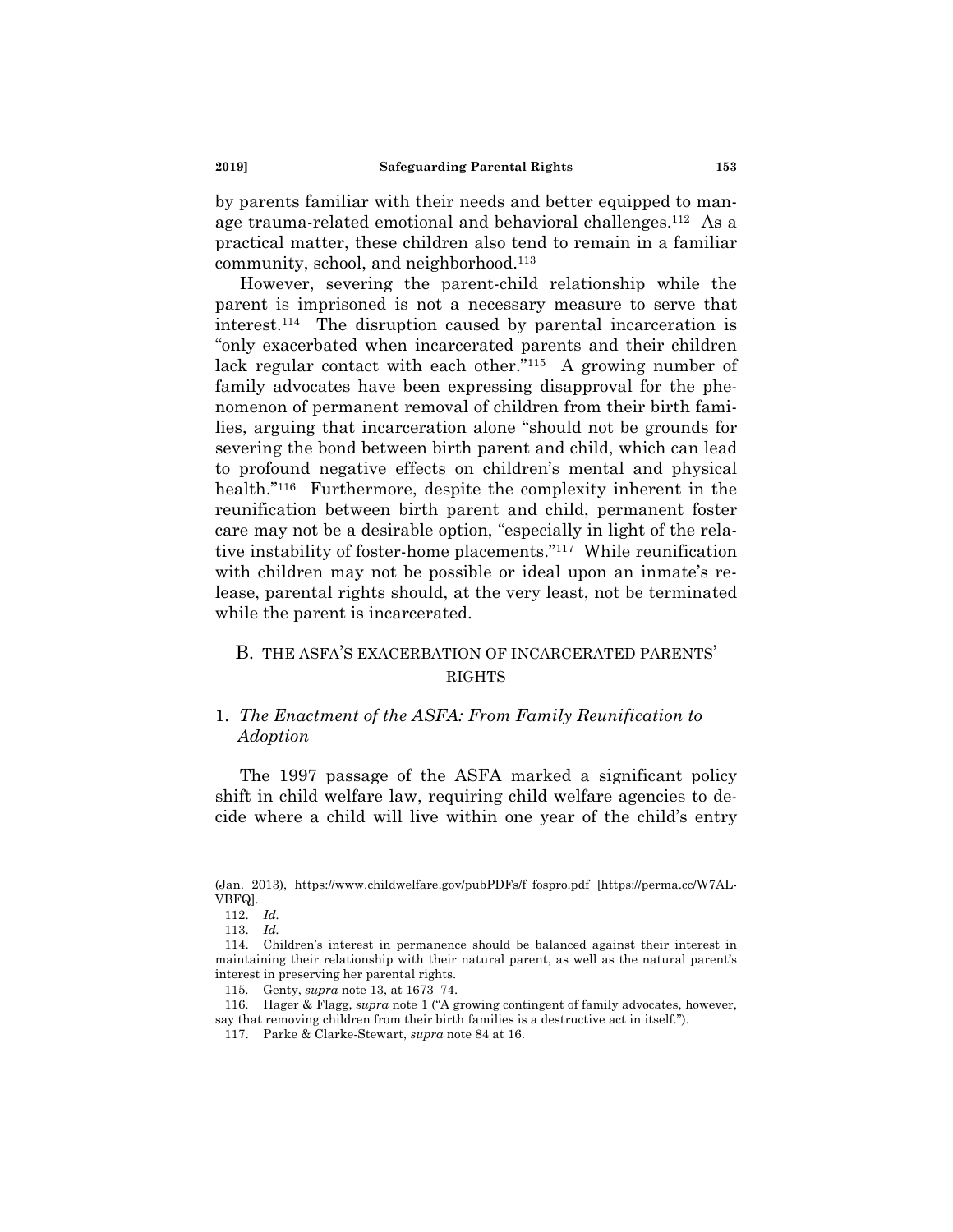into foster care.118 Under the ASFA, states must initiate a proceeding to terminate parental rights after a child has been in foster care for fifteen out of the past twenty-two months.119 Proponents of the ASFA hoped to ensure a faster track to adoption for children in foster homes whose biological parents had been unable to provide a stable home environment for them.<sup>120</sup> The ASFA thus presented a policy shift from family reunification toward adoption, reflecting a corresponding shift toward an automatic presumption against a biological parent's fitness to parent.121 It has been argued extensively that such a presumption raises serious substantive and procedural due process concerns as it presents an increased risk of permanent deprivation of parental rights.122

While states are ordinarily required to undertake "reasonable efforts" to reunite parents with children in foster care, the ASFA specifies circumstances in which states are permitted to forgo such efforts.<sup>123</sup> Examples of these circumstances include a find-

 <sup>118.</sup> Genty, *supra* note 13, at 1676 (citing 42 U.S.C. § 675(5)(c) (1997)).

<sup>119.</sup>  $42 \text{ U.S.C. }$  §§ 675(5)(E)(i)–(iii) (2012). To receive federal funding under the ASFA, states were required to enact certain legislation that puts children in the foster care system on track to be adopted within a specified time frame.  $42 \text{ U.S.C.}$  §  $67(a)$  (2012). Since the ASFA's passage, states have received more than \$639 million from the federal government for facilitating adoptions. *See* Hager & Flagg, *supra* note 1.

 <sup>120.</sup> *See* Hager & Flagg, *supra* note 1.

 <sup>121.</sup> *See* Emily K. Nicholson, *Racing Against the ASFA Clock: How Incarcerated Parents Lose More Than Freedom*, 45 DUQ. L. REV. 83, 88 (2006) ("ASFA presumes the unfitness of any parent who allows a child to remain in foster care past the arbitrary deadline of fifteen months, without regard to the reason for the child's placement.").

 <sup>122.</sup> *See* Philip M. Genty, *Procedural Due Process Rights of Incarcerated Parents in Termination of Parental Rights Proceedings: A Fifty State Analysis*, 30 J. FAM. L. 757, 771 (1992) ("The requirement of an individualized showing of parental unfitness necessitates a thorough, searching inquiry into the circumstances of the particular incarcerated parent and her family; the fact of the parent's crime and the length of her sentence cannot serve as proxies for a finding of unfitness."). With respect to procedural due process rights of parents facing termination proceedings, state termination procedures should be subject to three requirements: (1) "a full adversarial hearing and development of a full factual record"; (2) "a focus on current parental fitness, rather than simply on the parent's past commission of a crime"; and (3) "an inquiry into the qualitative, intangible aspects of parenting." *Id.* at 773. Compliance with these requirements is impossible if the incarcerated parent is unable to attend the adversarial proceeding due to her imprisonment. With respect to substantive due process, "the Supreme Court in *Santosky v. Kramer* mandated the use of a heightened burden of proof — clear and convincing evidence — in any judicial proceeding to determine whether a parent is unfit such that her rights may be terminated. The Court distinguished between quantitative and qualitative evaluations of parental conduct, stressing that the latter are constitutionally required." *Id.* at 769–70.

 <sup>123.</sup> The term "'[r]easonable efforts' refers to activities of State social services agencies that aim to provide assistance and services needed to preserve and reunify families." CHILDREN'S BUREAU, *Reasonable Efforts to Preserve or Reunify Families and Achieve Permanency for Children* 1 (Mar. 2016), https://www.childwelfare.gov/pubPDFs/reunify.pdf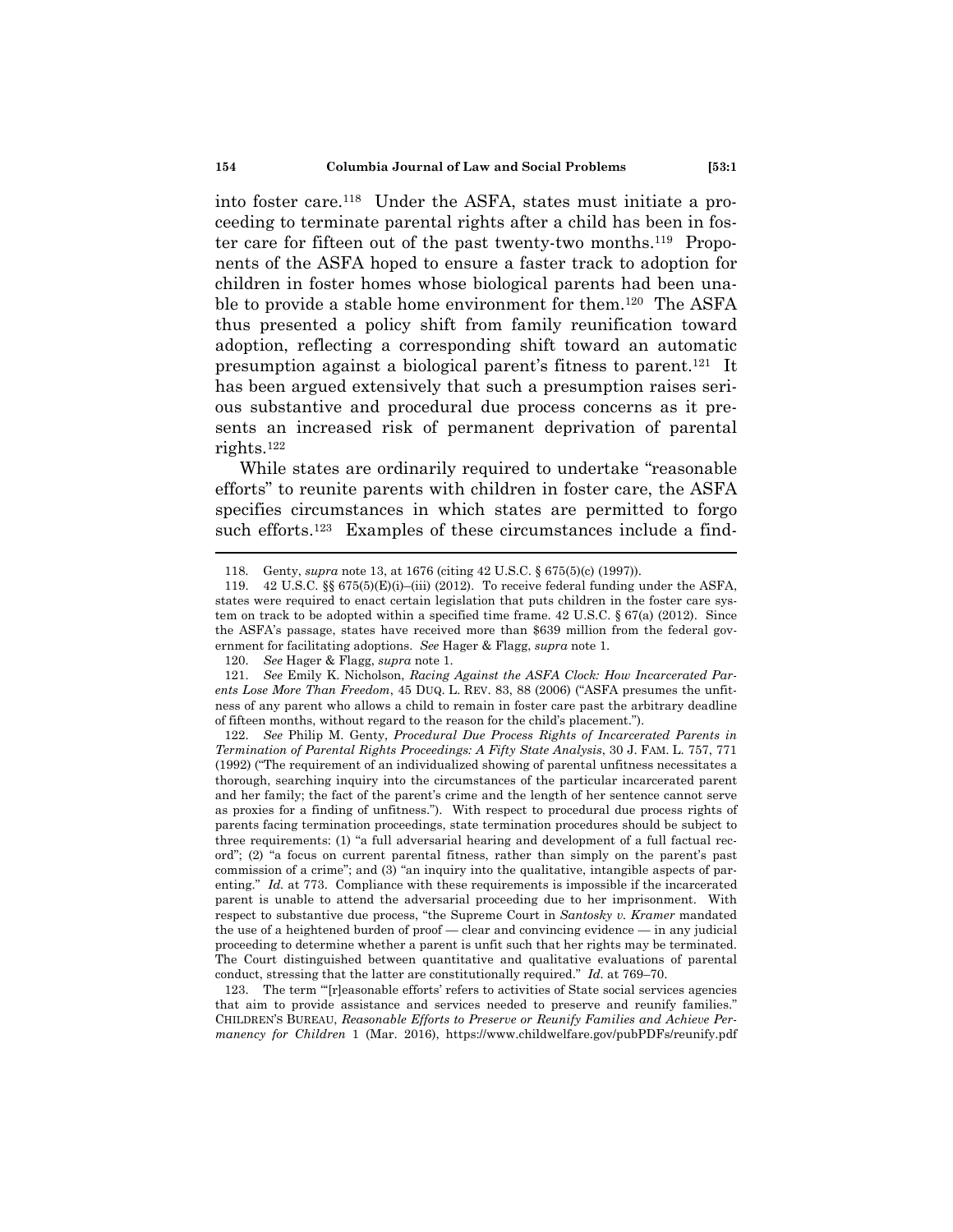ing of chronic abuse or abandonment, or the parent's commission of the murder or voluntary manslaughter of another child, among other serious crimes.124 In several states, such as Alaska, North Dakota, South Dakota, and Tennessee, parental incarceration alone constitutes such a circumstance in which reasonable efforts are not considered.125 By permitting states to forgo reasonable efforts due to parental incarceration, the ASFA became a bluntforce instrument that increased the number of incarcerated parents at risk of losing their children.

#### 2. *The ASFA's Disproportionate Impact on Incarcerated Parents*

The ASFA's mandatory parental rights termination provision has disproportionately affected incarcerated parents.<sup>126</sup> The lengthy prison sentences of the era, coupled with the ASFA's directive for termination of parental rights within fifteen months of a child's entry into foster care, has had the unintended consequences of leaving incarcerated parents vulnerable to losing their parental rights.127 Furthermore, the institutional gap between child welfare agencies and the criminal justice system presents a collective action problem,128 whereby little regard is given to a

<sup>[</sup>https://perma.cc/SJE8-UK44] ("Laws in all States, the District of Columbia, Guam, Puerto Rico, and the U.S. Virgin Islands require that child welfare agencies make reasonable efforts to provide services that will help families remedy the conditions that brought the child and family into the child welfare system.") *Id.* Most states define "reasonable standards" broadly, and such efforts may include "family therapy, parenting classes, drug and alcohol abuse treatment, respite care, parent support groups, and home visiting programs." *Id.*

 <sup>124.</sup> Genty, *supra* note 13, at 1676 n.42 (citing 42 U.S.C. § 671(a)(15)(D) (1997)).

 <sup>125.</sup> *Id.* at 1676–77.

<sup>126.</sup> *Id.* at 1676–77 (noting that "[f]or children of incarcerated parents, [the ASFA's implementation] will most often mean adoption" and that "ASFA has likely had a disproportionate impact upon incarcerated parents with children in foster care").

 <sup>127.</sup> Hager & Flagg, *supra* note 1; *see also* Genty, *supra* note 13, at 1677 (noting that "the mandatory termination petition filing requirement has the potential to sweep broadly, given that the average length of time served by incarcerated parents is six and one-half years") (citing Christopher Mumola, U.S. DEP'T OF JUSTICE, BUREAU OF JUSTICE STATISTICS SPECIAL REPORT: INCARCERATED PARENTS AND THEIR CHILDREN 1 (2002), https://www.bjs.gov/content/pub/pdf/iptc.pdf [https://perma.cc/6HJ8-NJAQ]); Nicholson, *supra* note 121, at 89–90 (maintaining that "the interplay between ASFA's 15/22 provision and typical state termination grounds poses an almost insurmountable obstacle to the maintenance of parental rights of incarcerated parents. After fifteen months of separation from the child, a petition to terminate an incarcerated parent's rights will be filed, unless one of the limited and highly discretionary exceptions to the 15/22 provision applies.").

 <sup>128.</sup> This Note uses the term "collective action problem" to refer to the lack of communication between child welfare agencies, prisons, and other institutional actors in the criminal justice system.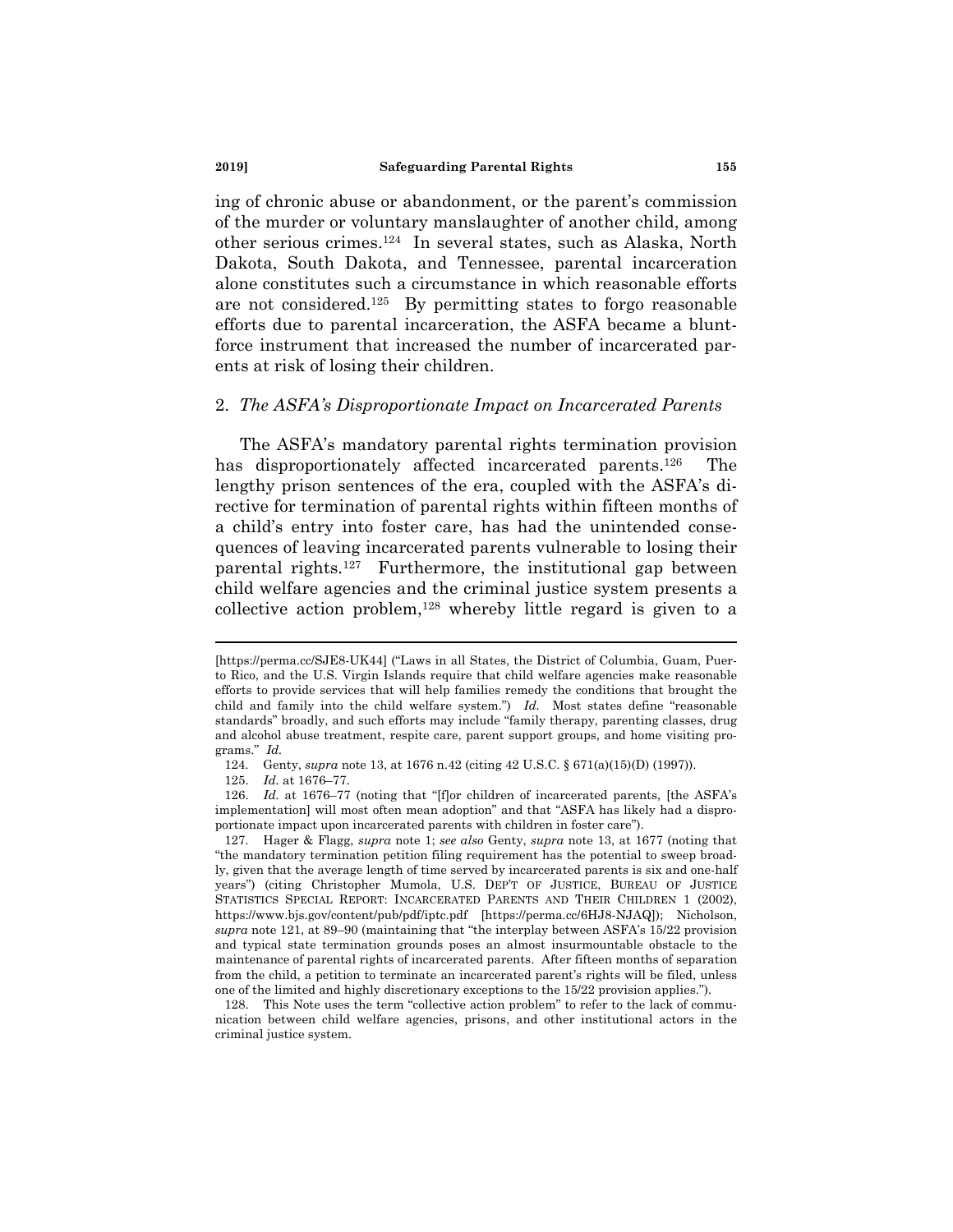parent's incarcerated status.129 Since 2006, at least 32,000 incarcerated parents had their parental rights terminated despite not having been accused of physical or sexual abuse, "though other facts, often related to their poverty, may have been involved."130 The Marshall Project study concluded that of those 32,000 parents, almost 5000 seem to have lost their parental rights due to their incarceration alone.<sup>131</sup>

To combat the issue of inmates permanently losing their parental rights, some states, such as New York and Washington, have enacted an exception to the ASFA's mandatory termination provision for incarcerated parents.132 Such exceptions give parents the opportunity to be "judged individually by the roles they play in their children's lives, rather than the lengths of their sentences."133 These exceptions also implement certain procedural safeguards for incarcerated parents who are at risk of losing their parental rights by requiring that they be informed of their rights and responsibilities and by providing them with notice as to how they can fulfill those duties while imprisoned.134 Other states, such as Nebraska and New Mexico, have gone even further by enacting wholesale bans against initiating termination proceedings "if parental incarceration is the sole factual basis."135 These

 <sup>129.</sup> *See* Genty, *supra* note 13, at 1677 (maintaining that "[b]ecause child welfare agencies do not categorize cases according to whether the parent of a child is in prison, it is impossible to measure precisely the effect of ASFA upon families of incarcerated parents").

 <sup>130.</sup> Hager & Flagg, *supra* note 1.

 <sup>131.</sup> *Id.*

 <sup>132.</sup> *See* Alison Walsh, *States, Help Families Stay Together by Correcting a Consequence of the Adoption and Safe Families Act*, PRISON POL'Y INITIATIVE (May 24, 2016), https://www.prisonpolicy.org/blog/2016/05/24/asfa [https://perma.cc/6QXA-44AU].

 <sup>133.</sup> *Id.* Passed in 2010, New York's ASFA Expanded Discretion Bill authorizes foster care agencies "to postpone filing for termination of parental rights when the petition is based solely on a parent's incarceration or participation in a residential drug treatment program." *Id.* Washington's version, the Children of Incarcerated Parents Bill, "awards similar discretion to courts in cases involving parental incarceration." *Id.* For a complete list of states that provide some form of protection for incarcerated parents with respect to the ASFA, *see* Connecticut Sentencing Commission, *Connecticut Explores a Parental Incarceration Exception to the Termination of Parental Rights under the Federal Adoption and Safe Families Act of 1997 (ASFA)*, INST. FOR MUNICIPAL & REGIONAL POL'Y (Sept. 20, 2017), http://ctsentencingcommission.org/wp-content/uploads/2018/01/09-20- 17\_ASFA\_State\_TPR\_Exceptions.pdf [https://perma.cc/P82H-W9KA].

 <sup>134.</sup> *See* Walsh, *supra* note 132 ("[T]he New York and Washington laws require the states to inform parents of their rights and responsibilities and take into account the challenges of meeting those responsibilities from behind prison walls.").

 <sup>135.</sup> *See* Connecticut Sentencing Commission, *supra* note 133.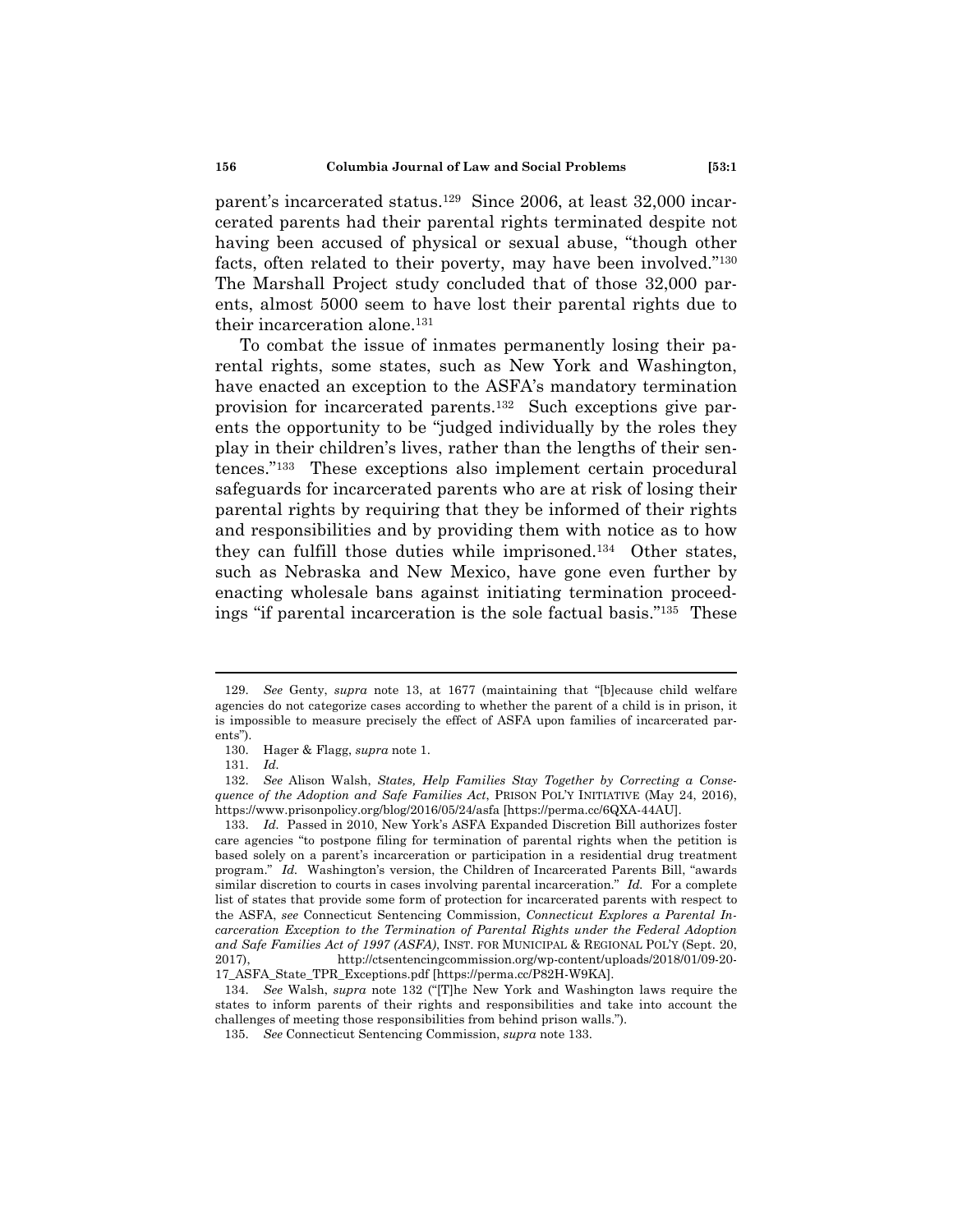measures indicate a recognition of the severity of the loss of parental rights as a consequence of parental incarceration.

#### C. TERMINATION OF AN INCARCERATED INDIVIDUAL'S PARENTAL RIGHTS

The termination of parental rights is a procedure whereby the legal tie between a biological parent<sup>136</sup> and child is severed.<sup>137</sup> It then follows that a biological parent whose parental rights are terminated is "legally unable to participate in the child's life."138 For incarcerated parents, termination proceedings are typically initiated by the state, or by the child's other natural parent,139 or by another caregiver<sup>140</sup> with whom the child resides during the parent's imprisonment.141 Generally, termination proceedings entail a full hearing in which clear and convincing evidence is required to show "parental unfitness, severe neglect, or abandonment."142

However, each state has a different procedure for how and why termination proceedings are initiated. While some states explicitly permit the termination of parental rights of parents incarcerated for a specified time period, others undertake a more holistic review of the parent-child relationship whereby parental incarceration is only one factor among many.143 These differences present challenges for uniform implementation of a nontermination standard for incarcerated parents. This lack of uniformity also suggests that federal law is the appropriate locus of reform to safeguard incarcerated individuals' parental rights. After all, the ASFA functioned in exactly this manner by promul-

 <sup>136.</sup> This Note uses the term "biological parent" to distinguish from adoptive parents, foster parents, or alternative caregivers who may be biologically related to the child despite not being the child's parent.

 <sup>137.</sup> *See* Child Welfare Information Gateway, *Grounds for Involuntary Termination of Parental Rights*, U.S. DEP'T HEALTH & HUMAN SERVICES, CHILDREN'S BUREAU 1–2 (2017), https://www.childwelfare.gov/pubPDFs/

groundter-

min.pdf#page=4&view=When%20parental%20rights%20may%20be%20reinstated [https://perma.cc/6ZC7-225M].

 <sup>138.</sup> Fleischer, *supra* note 94, at 312.

 <sup>139.</sup> Typically, the child's natural parent has remarried and seeks to have the new spouse adopt the child. *Id.*

 <sup>140.</sup> Potential caregivers are usually a family member or foster family. *Id.*

 <sup>141.</sup> *Id.* at 313.

 <sup>142.</sup> *Id.* (citing Santosky v. Kramer, 455 U.S. 745, 769–70 (1982)).

 <sup>143.</sup> *Id.* at 312.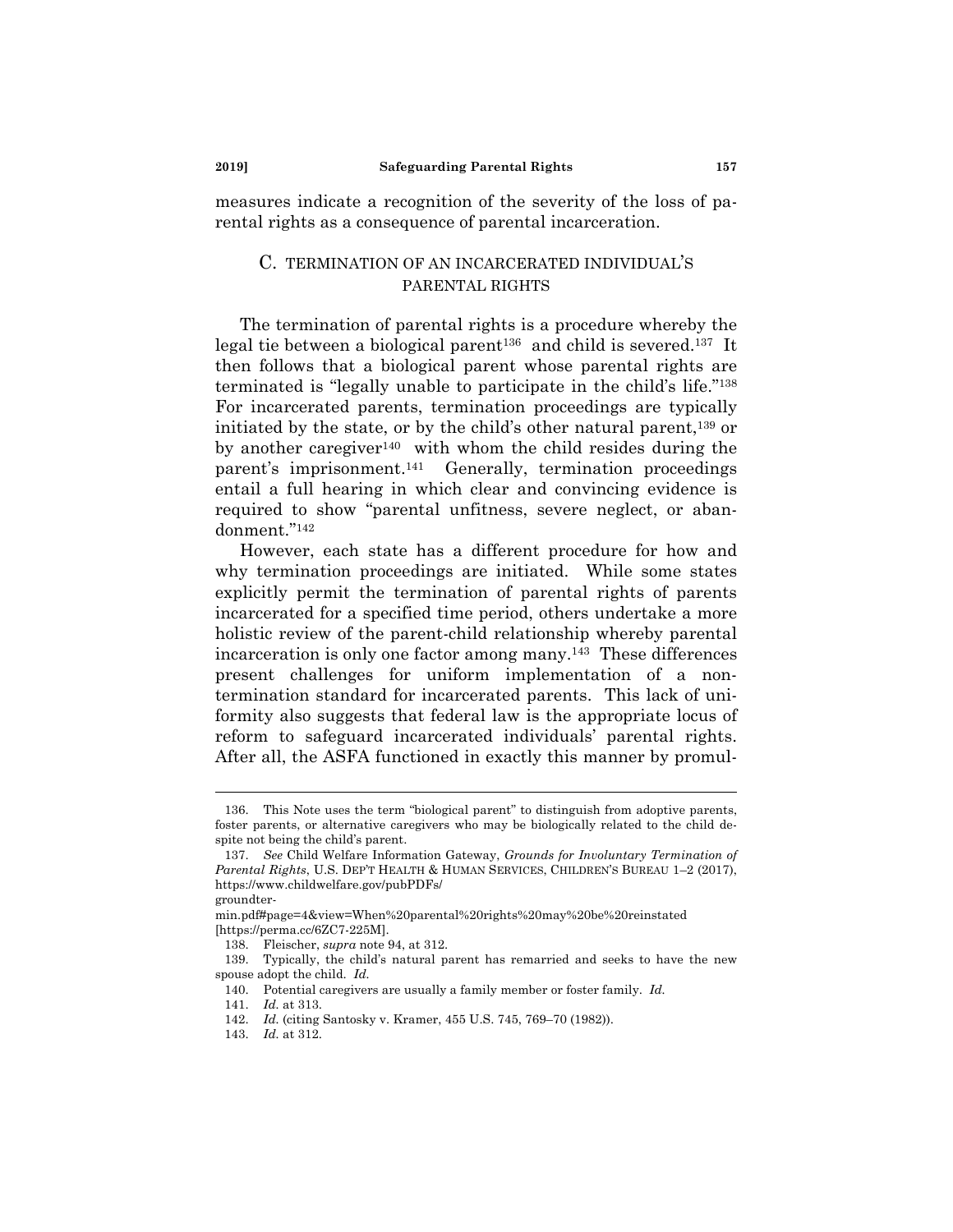gating broad requirements mandating termination petitions. The ASFA then left it up to the states to comply with those requirements in accordance with existing state termination procedures.

Those who are at risk of having their parental rights terminated must maintain an active role in their children's lives. During a termination proceeding, the party seeking to terminate parental rights generally must show "parental unfitness, severe neglect, or abandonment" by clear and convincing evidence.<sup>144</sup> Accordingly, parents can preserve their parental rights by regularly spending time with their children, attending court hearings, taking parenting classes, maintaining regular employment and housing, and paying child support to reimburse the government for the costs of foster care.<sup>145</sup> These measures are virtually unavailable to imprisoned parents, who face tremendous obstacles in trying to maintain an ongoing relationship with their children behind bars.146

These obstacles prevent incarcerated individuals from demonstrating their parental fitness at termination hearings, often by the mere fact of their inability to attend at those hearings. One such obstacle is the physical distance between incarcerated parents and their children; the vast majority of state and federal prisons are located more than one hundred miles away from the inmate's home.147 Because fewer female prisons exist as compared to the number of all-male prisons, mothers are even more likely to be imprisoned a substantial distance away from their families.148

Another obstacle that incarcerated parents face is that neither states nor the federal government have an obligation to transport inmates or families to one another or to family court hearings.149 Additionally, child welfare agencies typically lack the resources to transport children to prisons to visit their parent.150 These barriers to visitation stem in part from "cultural and institutional be-

 <sup>144.</sup> *Id.*

 <sup>145.</sup> *See* Hager & Flagg, *supra* note 1.

 <sup>146.</sup> *Id.*

 <sup>147.</sup> Nicholson, *supra* note 121, at 89.

 <sup>148.</sup> *Id.* (citing Genty, *supra* note 13, at 1673).

 <sup>149.</sup> Hager & Flagg, *supra* note 1; *see also* Nicholson, *supra* note 121, at 89 ("This lack of proximity — combined with the general absence of state-provided travel and visitation assistance, the parent's dependence on limited, collect telephone calls, and the frequent relocation of foster children — severely restricts the amount and quality of contact occurring between incarcerated parents and their children.").

 <sup>150.</sup> Hager & Flagg, *supra* note 1.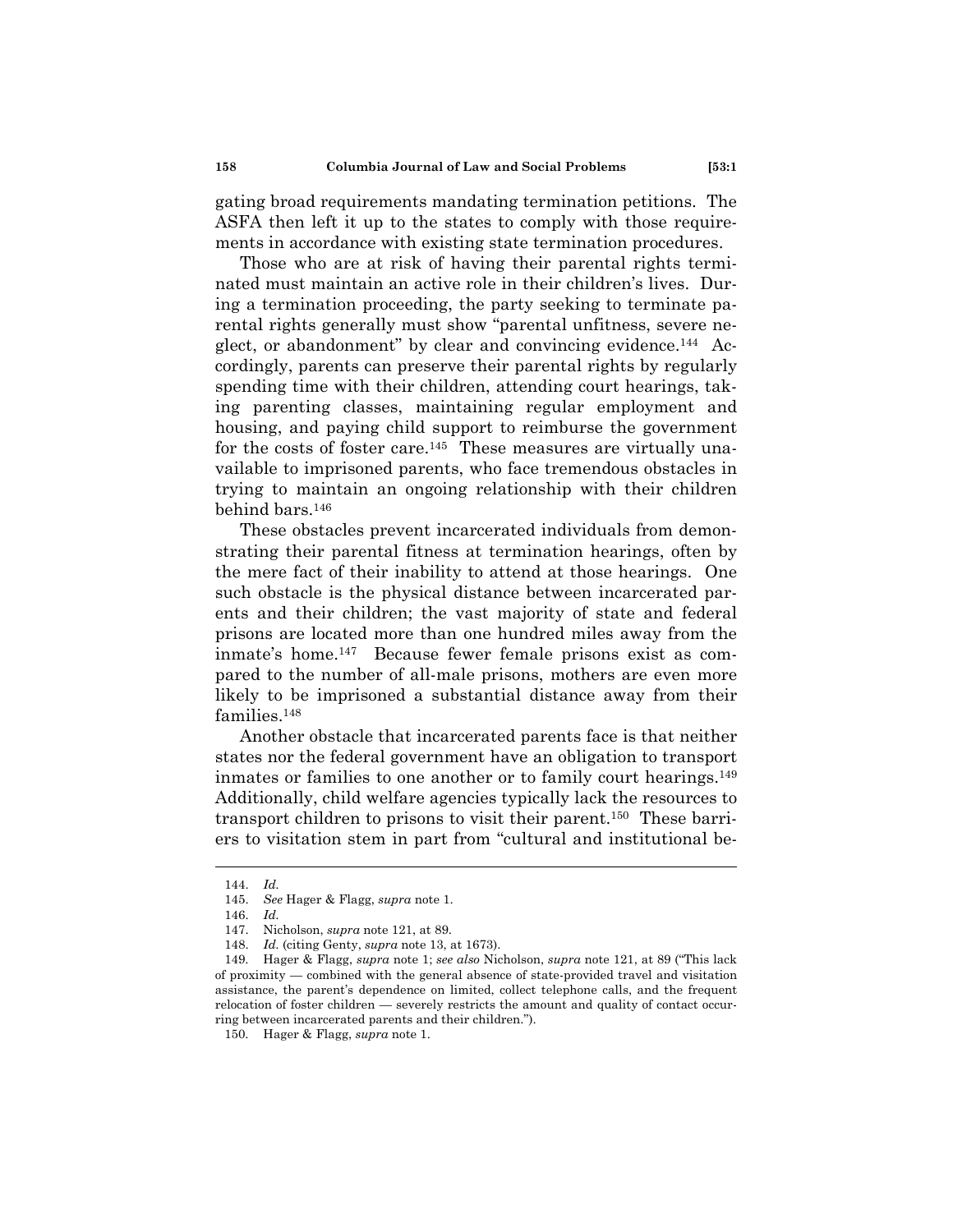liefs that incarcerated [parents] do not deserve privileges such as family visitation."<sup>151</sup> As such, incarcerated parents are often unable to maintain an active role in their children's lives, making termination a likely outcome of their imprisonment. Furthermore, some judges make the decision to terminate an incarcerated individual's parental rights even if the parent is not physically present at the termination hearings.152 Without their day in court, incarcerated parents face an insurmountable challenge to proving their case against termination. Given these barriers and lack of resources to assist imprisoned parents in maintaining ties with their children, an intervening measure *prior* to imprisonment is necessary to ameliorate the lack of access to legal protections that incarcerated parents currently face. Empowering sentencing judges to take such an intervening measure, in the form of a judicial recommendation against the termination of parental rights, is examined below in Part IV.

# IV. THE SENTENCING JUDGE'S ROLE IN PROTECTING THE DEFENDANT'S PARENTAL RIGHTS

Historically, family court judges have been the sole decisionmakers with respect to parental rights. Although the criminal justice system materially impacts parental rights and familial arrangements, sentencing courts have not played a direct role in the parental rights of incarcerated defendants. This Note argues that sentencing judges should play such a role by first assessing each defendant's family circumstances and then issuing an order upon sentencing that prevents the termination of parental rights. Using the JRAD as a model, Part IV.A examines the appropriate legislative avenue through which to grant judges the authority to prevent the termination of parental rights. Part IV.A also imagines the procedure that a criminal defendant would undertake in requesting a termination prevention order. Part IV.B goes on to discuss legislative and institutional impediments to the enactment of a termination prevention order and addresses the counterarguments of adoption proponents who favor the ASFA's termination directive. Additionally, Part IV.B argues that this Note's proposed solution is a more equitable than some of the al-

 <sup>151.</sup> Parke & Clarke-Stewart, *supra* note 84.

 <sup>152.</sup> Hager & Flagg, *supra* note 1.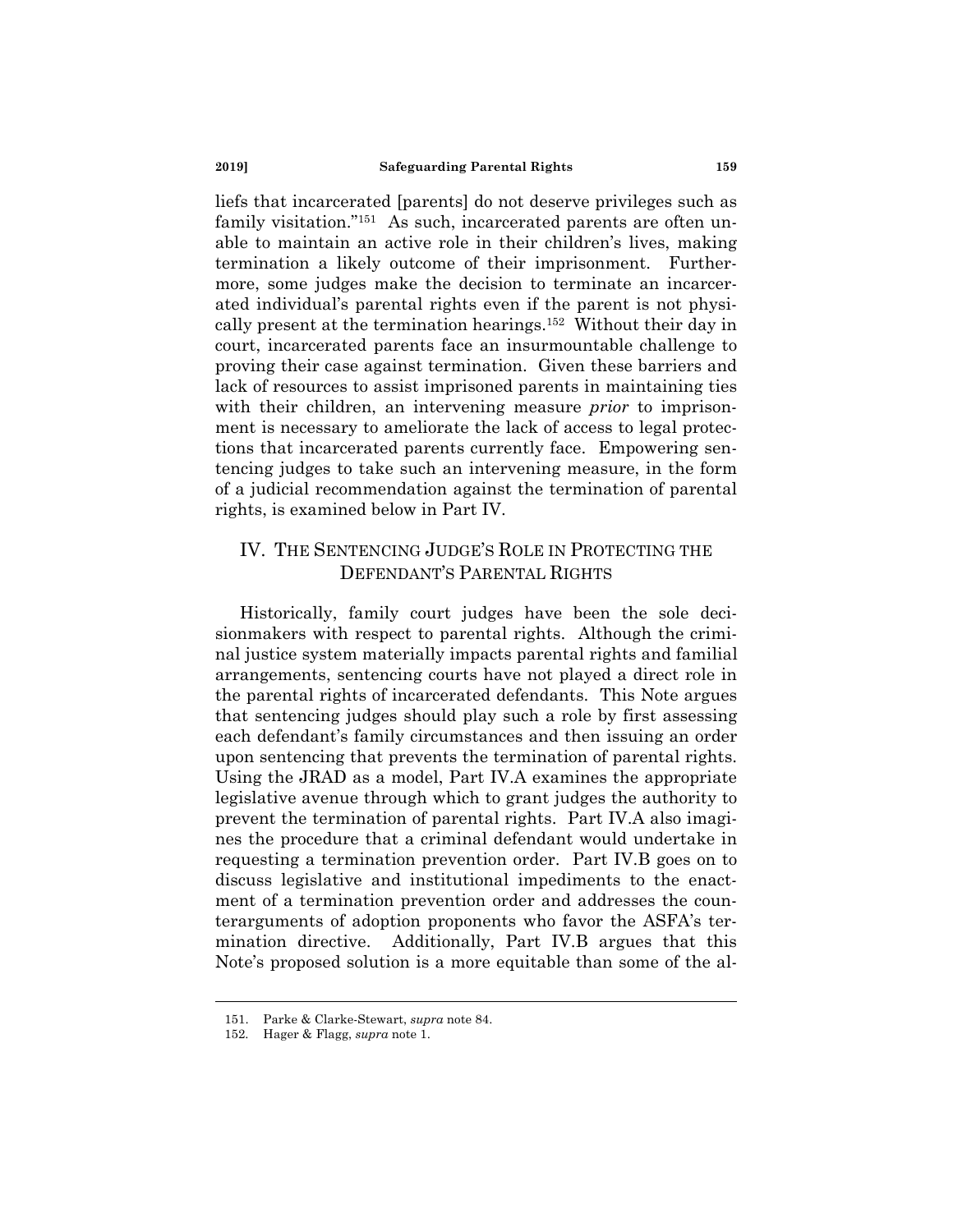ternative policy proposals to the ASFA's termination directive. Lastly, Part IV.C examines the penological and psychological benefits of a termination prevention order from the perspectives of both the child and the incarcerated parent.

### A. THE JRAD'S ANALOG IN THE PARENTAL RIGHTS CONTEXT: IMPLEMENTATION AND PROCEDURE

Since the JRAD authority was granted via the Immigration Act of 1917,<sup>153</sup> the authority for its parental rights analog could appropriately be found in corresponding family-related legislation, such as the ASFA. This Note proposes that the ASFA should be amended to grant federal and state judges the authority to issue an order to prevent state child welfare agencies from filing petitions to terminate parental rights where the incarceration of a parent serves as the sole factual basis. Such an amendment would function as an exception to the ASFA's rule requiring termination petitions upon a child's completion of fifteen months in foster care.

The JRAD's procedural requirements also serve as a useful model in preventing the termination of parental rights. Procedurally, a defendant would petition the sentencing judge for a recommendation against termination of her parental rights during her sentencing proceeding, at which point the judge would determine whether to grant the request. The defendant would then be required to inform prosecution authorities in order to give the prosecution an opportunity to respond in opposition. Like the timely notice requirements of the JRAD, the issuance of a recommendation against the termination of parental rights would be subject to time constraints in order to enable the sentencing judge to "make a well-informed decision on the basis of facts and considerations which are fresh in his or her mind."154 The judge's determination to grant this request would be based on a number of factors, such as the nature of the offense, the availability of alternative caregivers and familial support, and a showing of the strength of defendant's relationship with her child.

 <sup>153.</sup> *See* Taylor & Wright, *supra* note 20, at 1143–44 n.3 (citing Immigration and Nationality Act (INA) § 237(a)(2)(A)–(B), 8 U.S.C. § 1227(a)(2)(A)–(B) (2000) and IRA J. KURZBAN, KURZBAN'S IMMIGRATION LAW SOURCEBOOK 40–48 (7th ed. 2000)).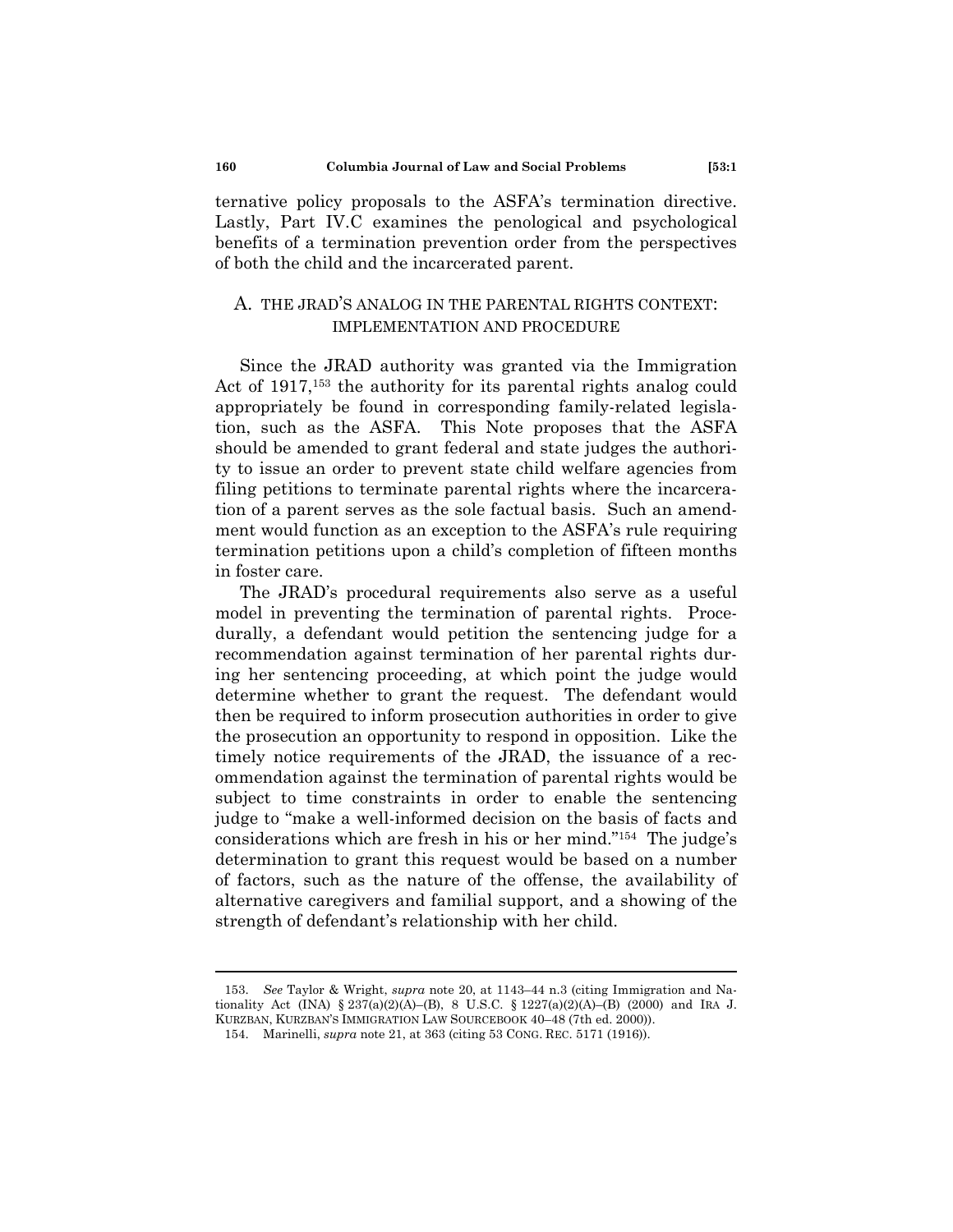#### **2019] Safeguarding Parental Rights 161**

# B. INSTITUTIONAL IMPEDIMENTS TO A JUDICIAL RECOMMENDATION AGAINST THE TERMINATION OF PARENTAL RIGHTS

It is unlikely that the ASFA will be amended to grant sentencing judges the authority to prevent termination petitions against incarcerated parents because of the technical distinction between the direct and collateral consequences of criminal punishment; the civil repercussions of criminal punishment, such as deportation, ineligibility for public housing, disenfranchisement, loss of employment opportunities, and the termination of parental right are generally regarded as separate matters from criminal justice.155 The likelihood of this type of reform is also low given the current political climate, though the issue has been gaining traction in recent years. For instance, in 2018, Representative Gwen Moore (D-Wis.) announced that she will be introducing an "incarcerated parents' bill of rights," which would ensure that those imprisoned parents who maintain an ongoing relationship with their children do not have their parental rights terminated.156 At the very least, Representative Moore's initiative activates a dialogue about the rights of imprisoned parents and opens up the possibility for some degree of reform at the federal level.

Consistent with Representative Moore's call for increased procedural safeguards for imprisoned parents, the scholarship on parental incarceration tends to advocate for reduced prison sentences or alternative punishments not involving imprisonment. In particular, scholars have argued for greater discretion in sentencing to enable judges to engage in an individualized assessment of the defendant's familial responsibilities and to grant leniency where appropriate. Others have opposed such leniency, arguing that reduced or alternative sentences unfairly benefit defendants who have minor children — due merely to the fact of their parenthood — when these individuals have committed iden-

 <sup>155.</sup> On the other hand, the existence of the JRAD, though currently an obsolete practice, indicates that there was a policy concern for preventing double punishment, at least in the immigration context. The legislative history of the JRAD's predecessor indicates that the policy purpose of the JRAD "was to prevent a resident alien from being deported after he or she had already served a sentence for a crime." Marinelli, *supra* note 21, at 362 (citing S. REP. NO. 352, 64th Cong. 1st Sess., 15 (1916)).

 <sup>156.</sup> Hager & Flagg, *supra* note 1.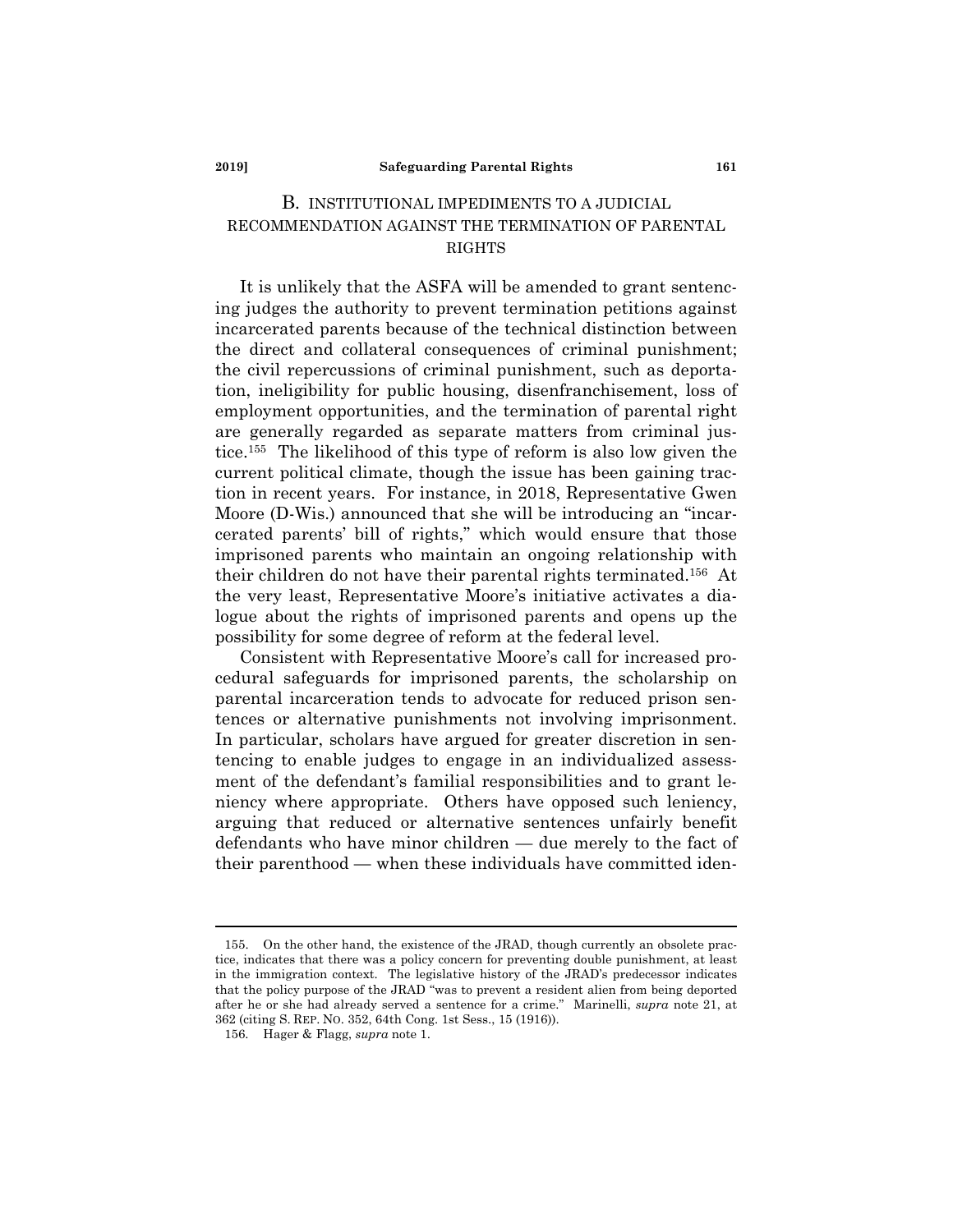tical crimes as their childless counterparts.157 Those opposing reduced sentences based on parenthood have also argued that "[l]eniency toward primary caregivers leaves ample room for manipulation of the system and could create perverse incentives for criminal enterprises to employ caregivers."158 Lastly, these commentators argue that children's interest in reuniting with their biological parent, as well as the inmate's interest in retaining her parental rights, are often "at odds" with the "overarching goal of uniformity" in sentencing.159 The harm suffered by a defendant's family as a result of her sentence "may reflect a set of concerns that are simply beyond the scope of sentencing law."160

The proposed solution of this Note does not advocate for greater leniency or strict uniformity in sentencing defendants with minor children. Rather, this Note argues for judicial action in preventing the permanent deprivation of parental rights that may result as a consequence of incarceration. Accordingly, the proposed solution does not run afoul of the SRA's policy of enhancing sentencing uniformity because it does not provide for disparate treatment of parent and non-parent offenders so far as their terms of incarceration are concerned. A judicial recommendation against termination petitions thus serves uniformity interests while also implementing a check on a severe collateral consequence for convicted parents.

Scholars have also argued for amending the ASFA to carve out an exception for incarcerated parents in which the fifteen-month trigger would not result in a termination petition for parents in prison.161 Instead, termination decisions for incarcerated parents would entail more holistic, individualized assessments of the parent-child relationship prior to the incarceration; the inmate's at-

 <sup>157.</sup> *See* Leinwand, *supra* note 42, at 77 (observing that the increased sentencing discretion following *Booker* "has the potential to confer a windfall on the defendant").

 <sup>158.</sup> *Id.*

 <sup>159.</sup> *Id.*

 <sup>160.</sup> *Id.* On the other hand, those opposing leniency based on parenthood should acknowledge that *Booker*'s requirement for sentencing courts to take account of the statutory factors in 18 U.S.C. § 3553(a) suggests that sentencing law is moving toward factoring in the defendant's personal characteristics and family circumstances. Of note among the statutory factors in Section  $3553(a)$  are " $(1)$ ... the history and characteristics of the defendant" as well as "(6) the need to avoid unwarranted sentence disparities among similarly situated defendants." 18 U.S.C. § 3553(a) (Supp. 2018).

 <sup>161.</sup> *See, e.g.*, Sherry, *supra* note 106 at 380 (advocating for the amendment of the ASFA to include factors courts should consider when terminating the parental rights of incarcerated parents and encouraging states to focus not on a time frame for termination, but rather a consideration of circumstances relevant to each individual family).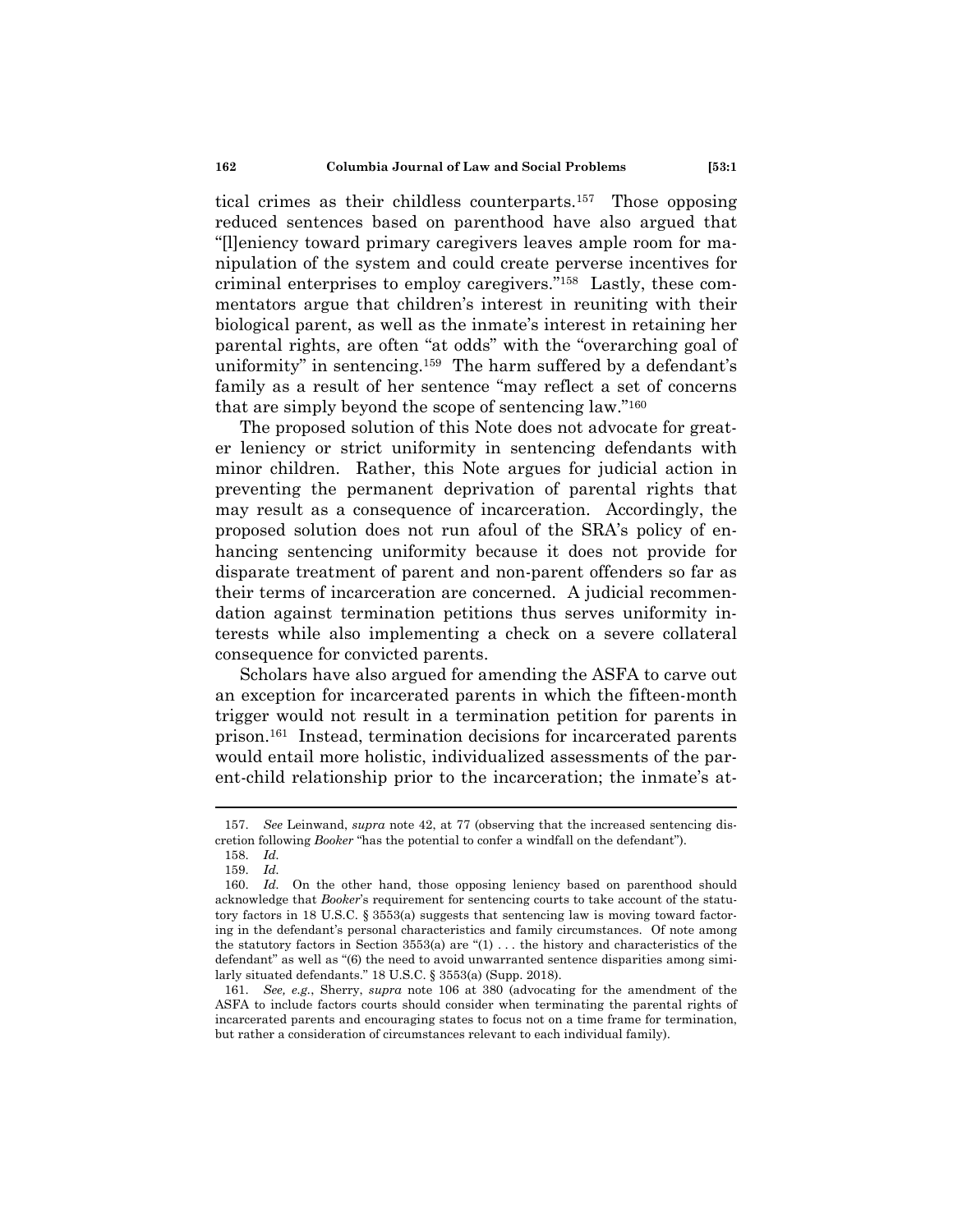tempts to maintain this relationship during incarceration; and the child's interest in preserving a relationship with his or her biological parent.162 While amending the ASFA in this fashion is a step in the right direction, insofar as it provides for a more nuanced assessment of children's best interests, a wholesale exception for incarcerated parents is overinclusive and inequitable to parents not incarcerated.

A wholesale exception is overinclusive because not all incarcerated individuals may deserve the benefit of safeguarding their parental rights. For example, those convicted of the most heinous crimes or crimes against children, such as physical or sexual abuse, should not receive the benefit of a judicial recommendation against termination petitions; it could hardly be argued that a relationship between the incarcerated parent and victim child is in the child's best interest. A wholesale exception for incarcerated parents is also inequitable because of its disparate treatment of imprisoned and non-imprisoned parents. Such an exception would essentially confer a windfall to incarcerated parents in the form of preserving their parental rights due to the mere fact of their incarceration, whereas a non-incarcerated parent will continue to face the risk of losing parental rights at the ASFA's fifteen-month termination trigger.

Instead of advocating for a wholescale exception for incarcerated parents, this Note proposes a case by case determination of the ASFA's termination applicability to parents in prison. The proposed solution achieves this flexibility by placing the determination within the sentencing judge's discretion. Since sentencing judges are tasked with considering a variety of factors pertinent to the defendant's history and characteristics, they are in a good position to adequately assess a defendant's preexisting relationship with her children, her likelihood of rehabilitation, and the child's interest in maintaining a relationship with the defendant, and balance that with the child's interest in permanence. The proposed solution also avoids the problem of conferring a windfall

 <sup>162.</sup> *Id.* at 386–87 (arguing that "to determine whether reunification is appropriate courts should apply a balancing test instead of applying a presumption of termination, merely because the parents are incarcerated leading to a separation of more than the fifteen months prescribed in [the] ASFA"); *see also* Chesa Boudin, *Children of Incarcerated Parents: The Child's Constitutional Right to the Family Relationship*, 101 J. CRIM. L. & CRIMINOLOGY 77 (2011) (arguing that the interests of dependent children should form part of the sentencing calculus and that children have a constitutional right to a relationship with their biological parents).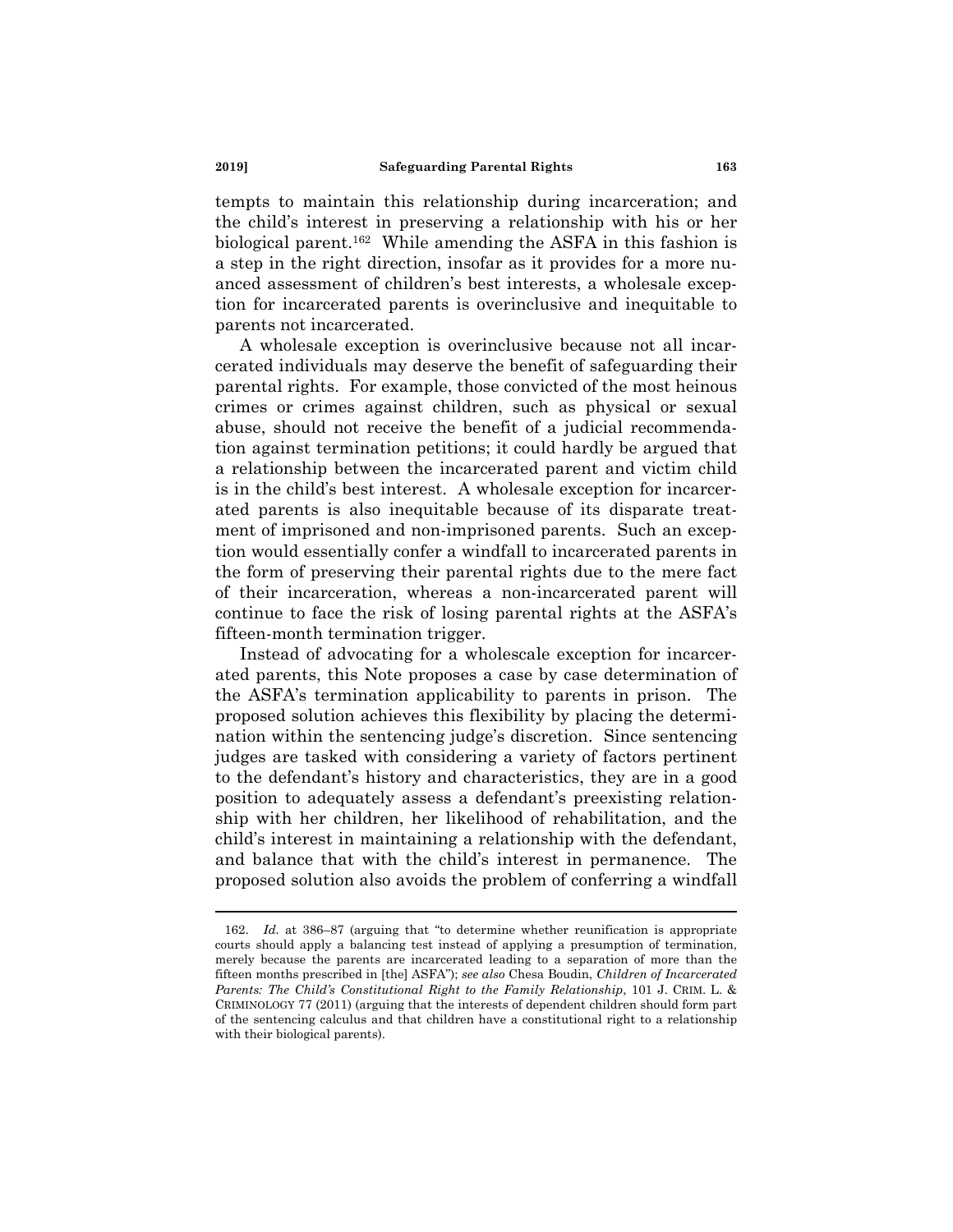to incarcerated parents, as well as safeguarding the parental rights of defendants where reunification with children is not warranted. An order preventing the termination of parental rights concededly could result in children spending longer periods in foster care and thus runs afoul of the ASFA's policy favoring adoption.163 Adoption proponents may argue that a judicial recommendation against termination proceedings undermines a child's interest in permanence by establishing a backstop for adoption.164 Contrary to what critics may believe, adoption is not always in a child's best interest. To that point, studies have demonstrated that maintaining the relationship with an incarcerated parent alleviates many of the psychological problems that result from parental incarceration.165 The proposed reform thus seeks to balance the child's interest in permanence with the interest of both the child and biological parent in maintaining their relationship.

### C. PENAL BENEFITS OF A JUDICIAL RECOMMENDATION AGAINST TERMINATION OF PARENTAL RIGHTS

This Note follows from the premise that terminating parental rights as a consequence of conviction constitutes a double punishment for defendants with minor children. A judicial recommendation against terminating an incarcerated individual's parental rights serves retributive aims because it ensures proportionality in punishment: the incarcerated parent serves a sentence similar to those who have committed the same offense but is ensured that her punishment will conclude upon release by removing the possibility that she will permanently lose her right to a relationship with her children.

Safeguarding parental rights during incarceration also serves restorative aims by providing incarcerated parents with incentives to maintain an ongoing relationship with their children in

 <sup>163.</sup> *See* Sherry, *supra* note 106, at 390 ("[E]xtended time in foster care counters the purpose of ASFA and would not create permanency for children.").

 <sup>164.</sup> *See supra* Part III.A for a discussion on scholars favoring adoption as the best outcome for children in foster care.

 <sup>165.</sup> Sherry, *supra* note 106 at 390 (stating that "maintaining relationships with their [incarcerated] parents may help [children] address their issues" and that "the best interests of the child are usually served by keeping the child in the home with his or her parents"). *See also* Parke & Clarke-Stewart, *supra* note 84 at 9 (noting that visiting parents in prison "can calm children's fears about their parent's welfare as well as their concerns about the parent's feelings for them.").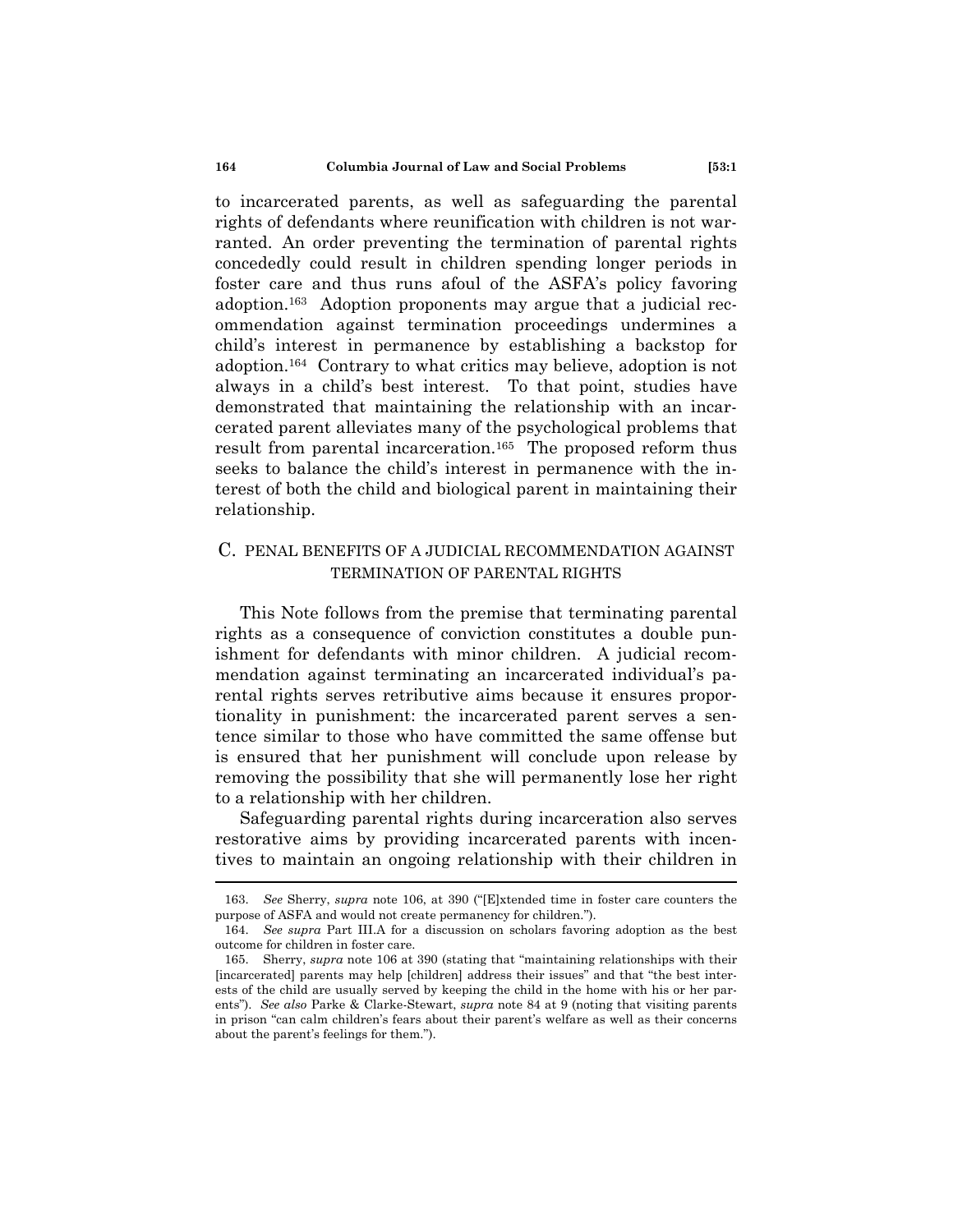order to demonstrate their parental fitness upon release.166 Research has demonstrated that post-incarceration reunification ameliorates the damaging impact incarceration inflicts on the family.167 Maintaining ties with children while in prison and retaining the right to reunite with them thereafter also reduces recidivism and helps inmates reintegrate into society successfully.168

In addition to conferring restorative benefits, the possibility of reunifying with one's child also encourages the incarcerated parent to serve time in good behavior in order to be able to demonstrate parental fitness in impending parental rights hearings. The possibility of reunification also discourages future recidivism, whereas the lack of any form of reassurance regarding one's parental status, and in some cases termination altogether, imposes an additional punishment on the incarcerated parent.

The loss of parental rights will irreparably harm the offender who has a strong relationship with her biological children, and such similarly situated individuals will lack recourse no matter how successfully they reintegrate into society after imprisonment. Reduction of the likelihood of future recidivism as an independent factor may lend support to such a resolution's promise under a deterrence model as well. Lastly, placing the sentencing judge in the position of a family court judge for a single proceeding presents an ex ante measure that could save administrative resources by preventing a termination petition from being initiated for an inmate who is fit to parent.

#### V. CONCLUSION

Incarceration alone should not be grounds for terminating an incarcerated person's parental rights, but rather should be analyzed as one factor among others. Since current sentencing laws do not provide clear directives on how a defendant's status as a parent should affect the sentencing calculus, defendants unable to obtain sentencing leniency are left vulnerable to the prospect of permanently losing their parental rights. Parents in prison thus

 <sup>166.</sup> *See* Sherry, *supra* note 106, at 386 (noting that "[m]aintaining family connections, especially between parents and children, benefits the prisons and the community because it motivates prisoners to behave better and participate in programs.").

 <sup>167.</sup> *Id.*

 <sup>168.</sup> *Id.*